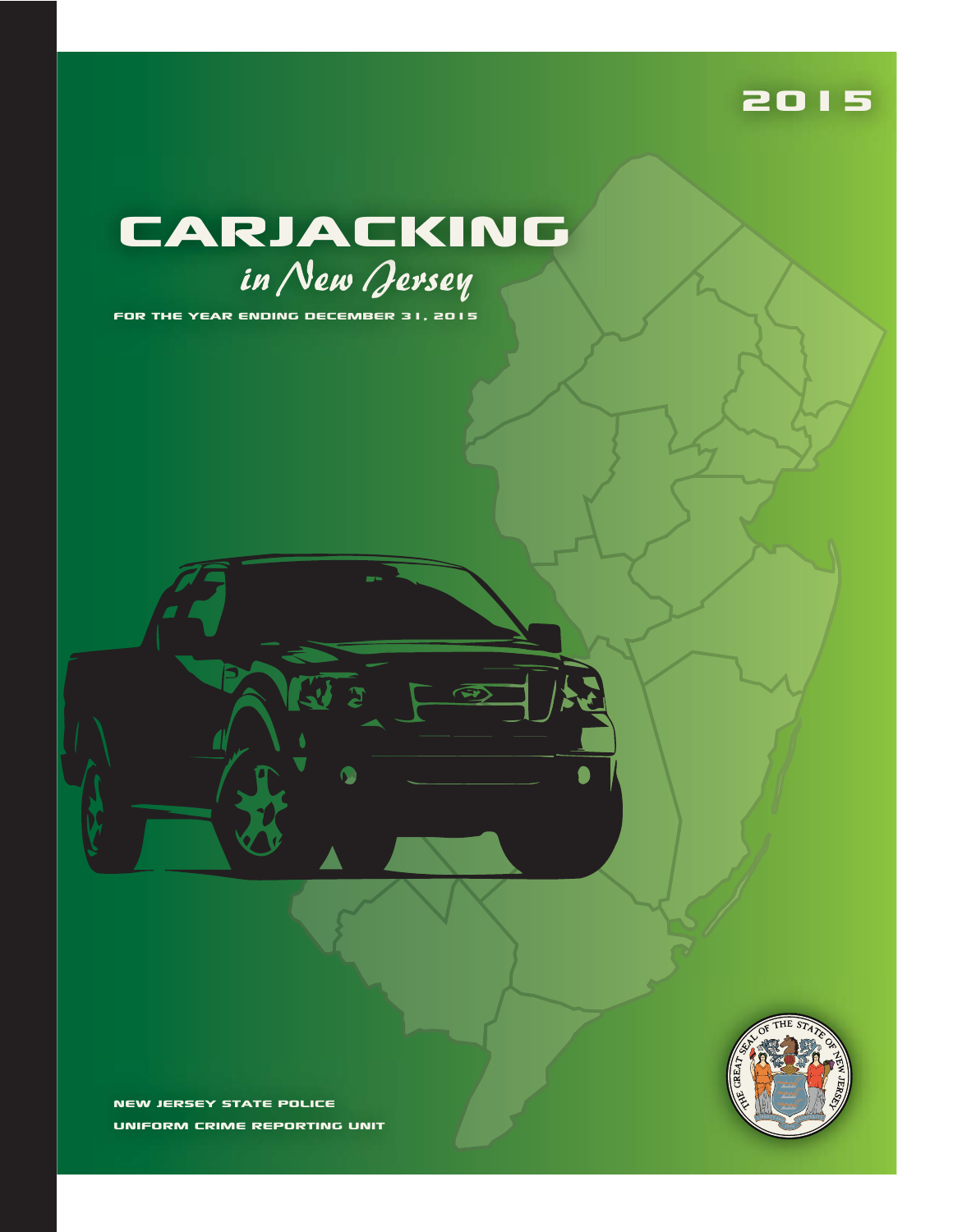# **TWENTY-THIRD ANNUAL CARJACKING OFFENSE REPORT 2015**

#### **Honorable Christopher S. Porrino**

Attorney General State of New Jersey

**Colonel Joseph R. Fuentes** Superintendent New Jersey State Police

#### **Major Brandon Gray**

Commanding Officer Identification & Information Technology Section New Jersey State Police

#### **Chief William Parenti**

North Plainfield Police Department President New Jersey Association of Chiefs of Police

Prepared by:

State of New Jersey Department of Law and Public Safety Division of State Police Uniform Crime Reporting Unit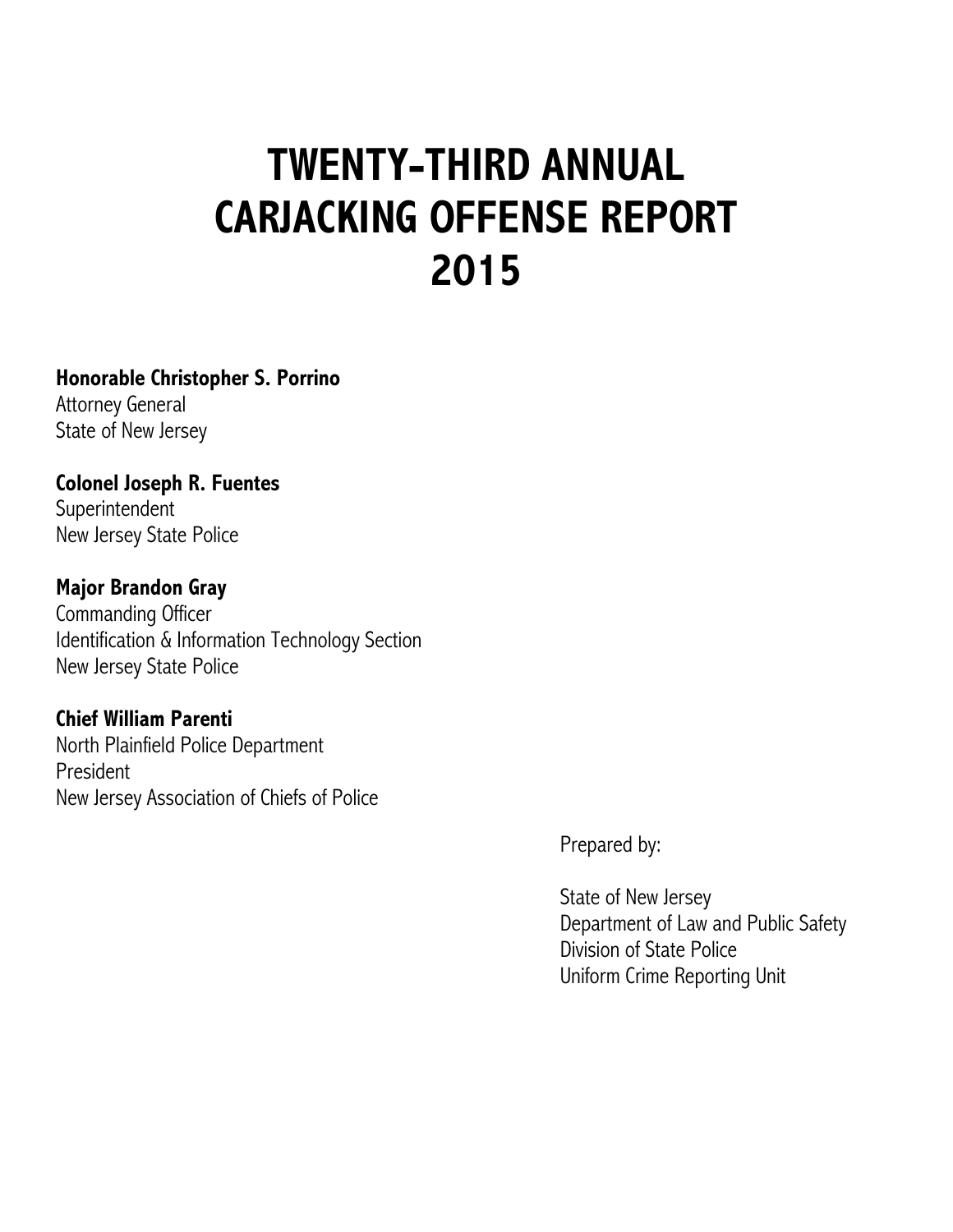

#### State of New Jersey

OFFICE OF THE ATTORNEY GENERAL CHRIS CHRISTIE DEPARTMENT OF LAW AND PUBLIC SAFETY CHRISTOPHER S. PORRINO *Governor* P.O. BOX 080 *Attorney General* TRENTON, NJ 08625-0080

KIM GUADAGNO *Lt. Governor*

> The Honorable Chris Christie Governor of the State of New Jersey

Honorable Members of the Senate and Assembly of the State of New Jersey

Dear Governor and Members of the Legislature:

I hereby submit the 2015 statewide report on carjacking offenses in New Jersey. The report is based on carjackings reported by state, county, and municipal law enforcement agencies to the New Jersey State Police Uniform Crime Reporting Unit for the year 2015.

It would have been impossible to complete this report without the cooperation of New Jersey's law enforcement family. It is with appreciation to these dedicated public servants and in the interest of the victims of these heinous acts, that this report is submitted.

Respectfully,

Crital S.Po

Christopher S. Porrino Attorney General of New Jersey

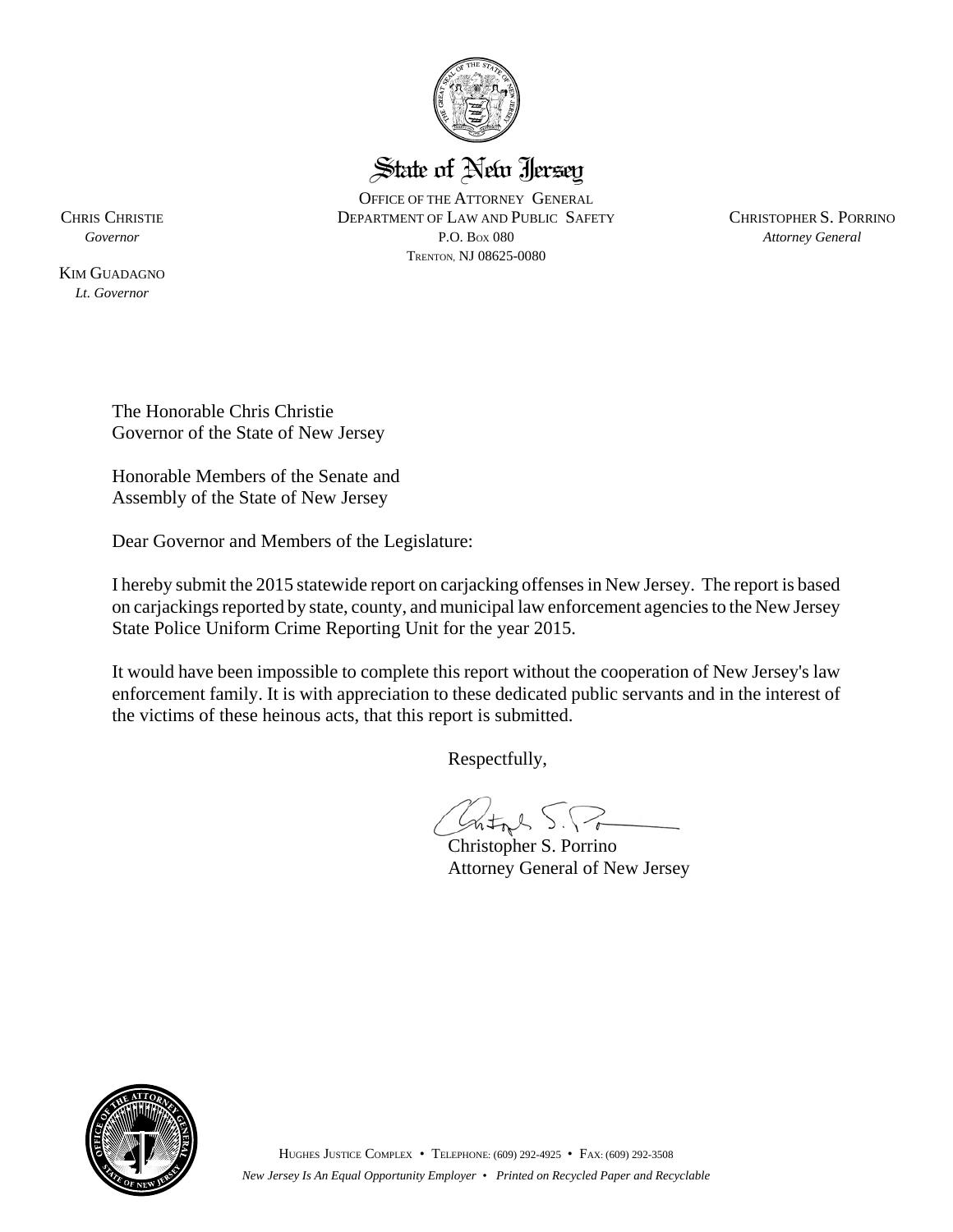

State of New Jersey

OFFICE OF THE ATTORNEY GENERAL CHRIS CHRISTIE DEPARTMENT OF LAW AND PUBLIC SAFETY CHRISTOPHER S. PORRINO *Governor* DIVISION OF STATE POLICE *Attorney General* POST OFFICE BOX 7068 KIM GUADAGNO **WEST TRENTON NJ 08628-0068** COLONEL JOSEPH R. FUENTES *Lt. Governor* (609) 882-2000 *Superintendent*

The Honorable Christopher S. Porrino Attorney General State of New Jersey Hughes Justice Complex Trenton, New Jersey

Dear Attorney General Porrino:

As a result of the carjacking data collection programs mandated by Attorney General Executive Directive 1993-1, the twenty-third annual report on carjacking in New Jersey is submitted. This report outlines the extent, type, and geographic location of carjacking activity collected from state, county, and municipal law enforcement agencies for the year 2015. The report contains comparisons and analyses between 2014 and 2015.

It is through the cooperation of all New Jersey's law enforcement agencies that this report is being forwarded for your information and presentation to the Governor and members of the Legislature.

Respectfully,

t cen b

Joseph R. Fuentes Colonel Superintendent



*"An Internationally Accredited Agency"*

*New Jersey Is An Equal Opportunity Employer Printed on Recycled Paper and Recyclable*

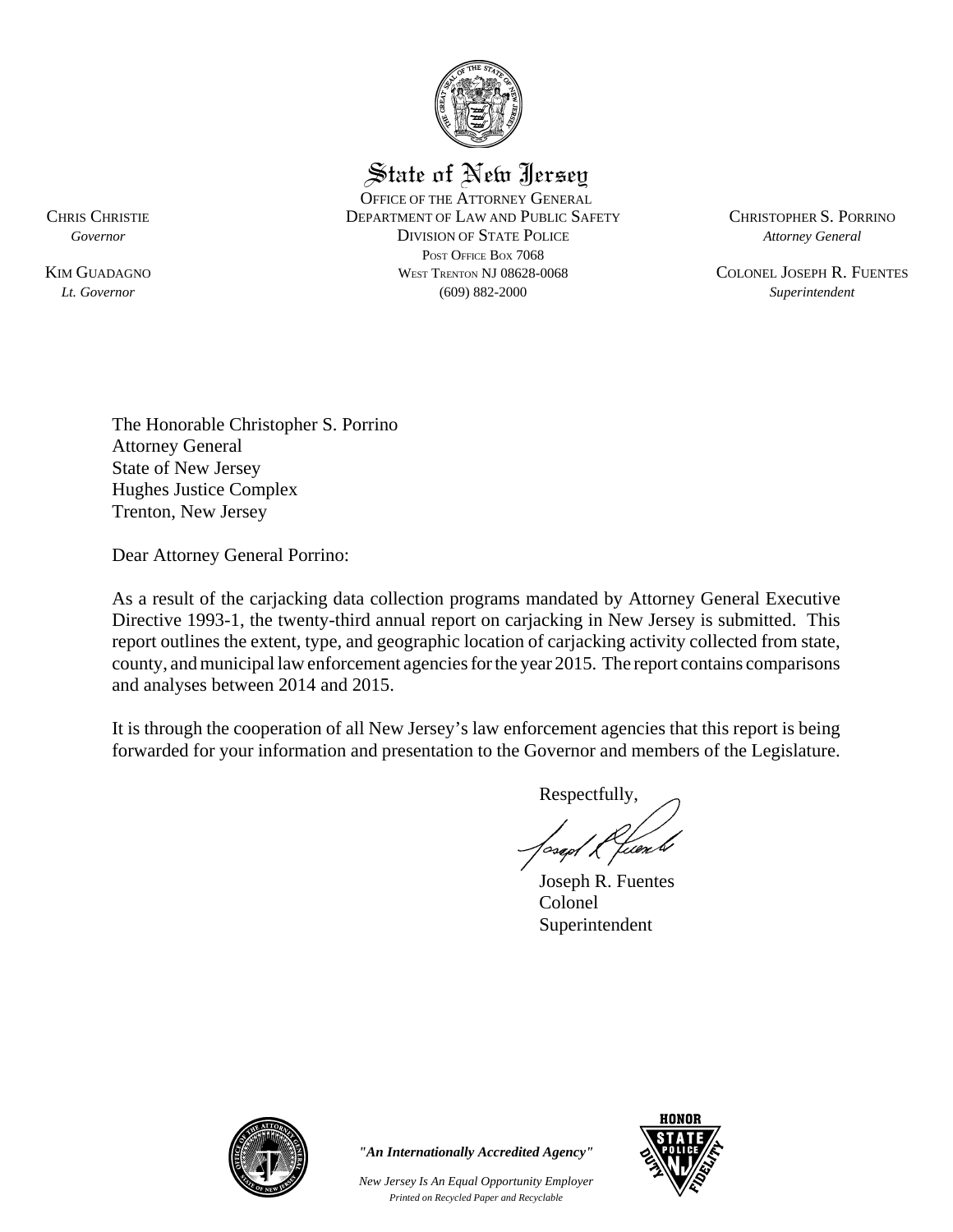### **INTRODUCTION**

In response to the growing number of reported carjacking incidents, four regional task forces, each composed of personnel from municipal police departments, county prosecutors' offices, county sheriffs' offices, the Division of State Police and the Federal Bureau of Investigation, were formed throughout New Jersey to assist law enforcement agencies with CARJACKING investigations.

With the assistance of these four task forces, the New Jersey State Police developed a mandatory statewide carjacking data collection program. Accessibility to this program is provided through the New Jersey Law Enforcement Telecommunications System (NJLETS). The database for this program is located at the State Police Division Headquarters, Identification and Information Technology Section, Uniform Crime Reporting Unit, West Trenton, New Jersey.

This carjacking data collection program identifies: geographic problem areas; profiles of carjacking locations; descriptions of vehicles being carjacked; age, sex, and race of victims and offenders; types of weapons used; additional crimes committed; and estimates regarding the value of vehicles stolen.

The Attorney General has mandated, through Executive Directive 1993-1, that every law enforcement agency notify the Uniform Crime Reporting Unit of all reported carjacking incidents, whether actual or attempted. Notification must be done through NJLETS, as soon as possible, not to exceed more than twenty-four hours from the time the incident is reported.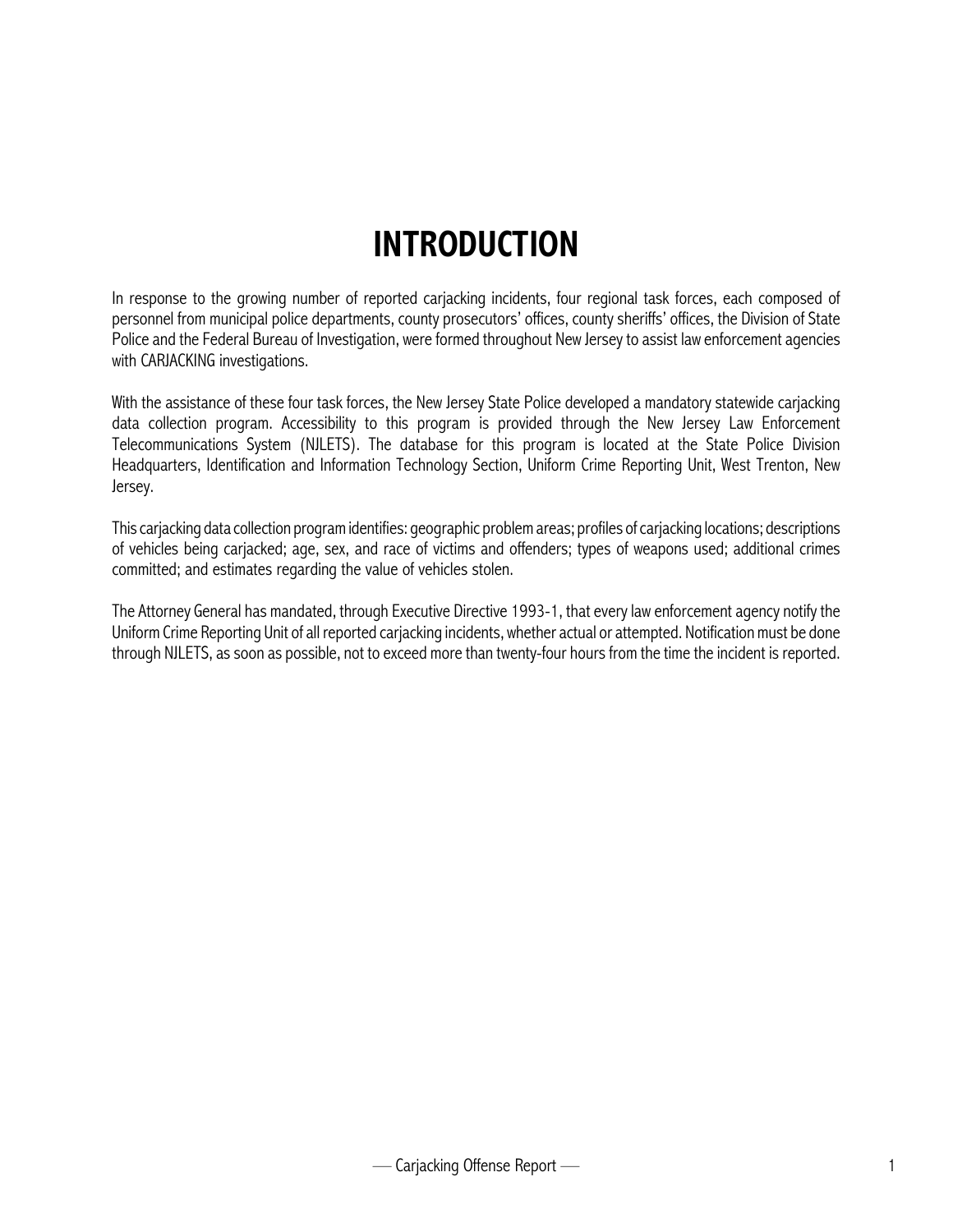## **CARJACKING**

#### **Definition**

Carjacking, a specific type of robbery, is defined under 2C:15-2(a) as the unlawful taking of a motor vehicle in the course of which the perpetrator:

- (1) inflicts bodily injury or uses force upon an occupant or person in possession or control of a motor vehicle;
- (2) threatens an occupant or person in control with, or purposely or knowingly puts an occupant or person in control of the motor vehicle in fear of, immediate bodily injury;
- (3) commits or threatens immediately to commit any crime of the first or second degree; or
- (4) operates or causes said vehicle to be operated with the person who was in possession or control or was an occupant of the motor vehicle at the time of the taking remaining in the vehicle.

Questions have been raised whether an infant, alone in a motor vehicle, can actually be the victim of a carjacking, since no personal confrontation exists. While most carjackings do involve personal confrontation between perpetrator and victim, personal confrontation is not a necessary element of the crime. Under N.J.S.A. 2C:15-2(a)(4), an infant or sleeping child who is an occupant of the motor vehicle at the time of the unlawful taking is a victim of carjacking.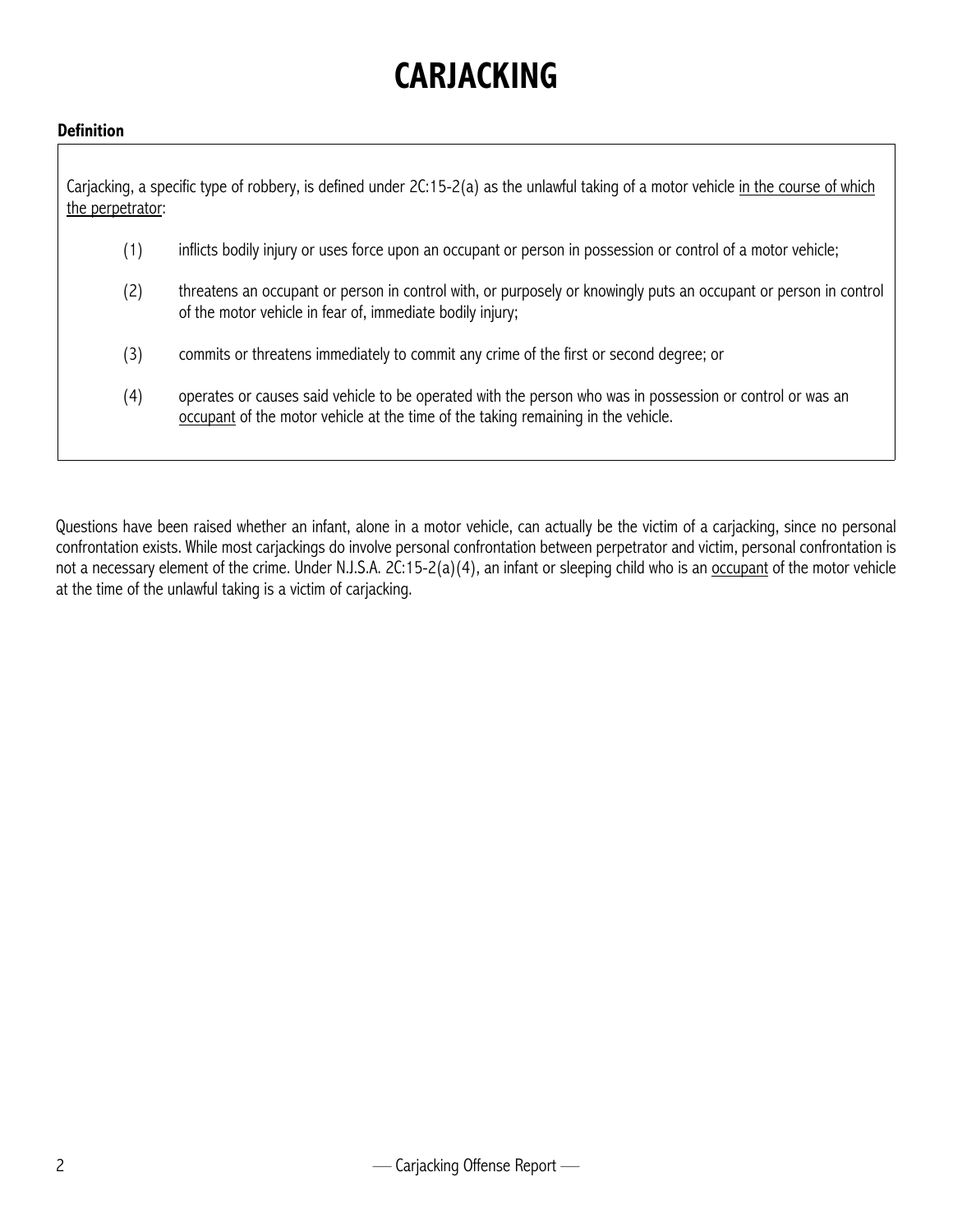## **CARJACKING HIGHLIGHTS**

Highlights of carjacking offense statistics for 2015 are listed below:

- There were 186 carjacking offenses reported to the police; which involved 197 victims, including passengers.
- Carjackings decreased 7% when comparing 2015 to 2014 reported offenses.
- Eighteen of the 565 municipalities in New Jersey reported carjackings.
- Firearms were involved in 69% (128) of all carjackings. Less than one-half of one percent (1) of the firearms used were assault firearms. Shootings were involved in 2 percent (5) of all carjackings.
- New Jersey registered vehicles represented 85% (158) of all carjackings. Nissan represented the most frequently carjacked vehicle at 11%. The most frequently targeted vehicle year was 2014 with 10% (19).
- Seventy-two percent (133) of all carjacked vehicles were recovered. The average value of a carjacked motor vehicle was \$11,844.
- Carjackings occurred in a residential area 82% (152) of the time. The hours of darkness (6:00 p.m. to 6:00 a.m.) accounted for 68% (126) of all carjackings.
- Ten percent (19) of all carjackings were witnessed.
- The most frequent victim age group was 30-34, which accounted for 25% (49) of the victim total (197). Seventy-two percent (141) of all victims were male. Sixty-three percent (125) of all victims were black.
- The total number of offenders was 314. Insufficient analysis information was supplied on 69% (216) of the offenders. Of all known offenders (98), 20-24 was the most frequent offender age group and accounted for 46% (45). Ninety-four percent (92) of all known offenders were male. Ninety-four percent (92) of all known offenders were black.
- Of the total arrests for carjacking (11), adults accounted for 100% (11).
- August had the highest number of offenses with 24, accounting for 13% of all carjacking offenses.
- Saturday recorded the highest number of offenses with (36), accounting for 19% of all carjackings.
- Region I, which consists of Essex, Hudson, and Union counties, accounted for 83% (154) of all carjackings.
- No murders were reported in 2015 as a result of carjacking.
- Four percent (8) of all carjackings (186) were cleared by arrest.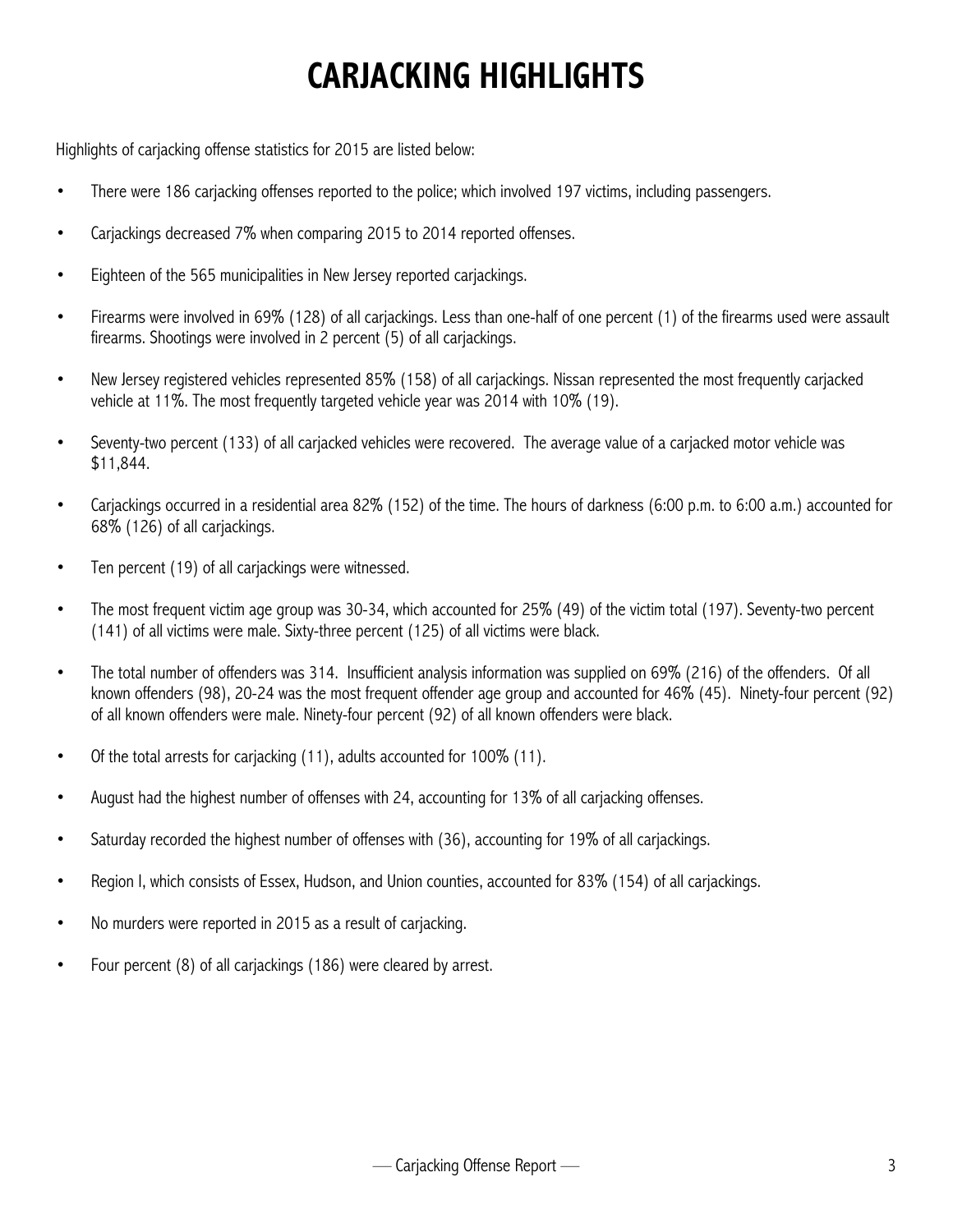## **CARJACKING OFFENSES COUNTY AND STATE TOTALS — 2014/2015**

| County            | Year | <b>Number of</b><br><b>Offenses</b> | <b>Estimated</b><br><b>Vehicle Value</b> | <b>Actual Number</b><br>of Vehicles<br><b>Recovered</b> | <b>Offenses</b><br><b>Cleared by</b><br><b>Arrest</b> | Number of<br><b>Persons</b><br><b>Arrested</b> |
|-------------------|------|-------------------------------------|------------------------------------------|---------------------------------------------------------|-------------------------------------------------------|------------------------------------------------|
| <b>Atlantic</b>   | 2014 | $\overline{c}$                      | \$15,000                                 |                                                         |                                                       |                                                |
|                   | 2015 | -                                   |                                          |                                                         |                                                       |                                                |
|                   | 2014 | $\overline{\phantom{a}}$            |                                          |                                                         |                                                       |                                                |
| <b>Bergen</b>     | 2015 | 1                                   | \$15,000                                 |                                                         |                                                       |                                                |
|                   | 2014 | $\mathbf{1}$                        | \$20,000                                 | $\mathbf{1}$                                            | 1                                                     | 1                                              |
| <b>Burlington</b> | 2015 |                                     |                                          |                                                         |                                                       |                                                |
|                   | 2014 | 10                                  | \$88,595                                 | $\mathbf{1}$                                            |                                                       |                                                |
| Camden            | 2015 | $\bf 6$                             | \$57,000                                 |                                                         |                                                       |                                                |
|                   | 2014 | $\mathbf{1}$                        | \$4,474                                  | $\mathbf{1}$                                            | 1                                                     | 1                                              |
| <b>Cape May</b>   | 2015 |                                     |                                          |                                                         |                                                       |                                                |
|                   | 2014 | $\overline{\phantom{a}}$            |                                          |                                                         |                                                       |                                                |
| <b>Cumberland</b> | 2015 | $\mathbf{1}$                        | \$2,000                                  | 1                                                       | 1                                                     | 1                                              |
| <b>Essex</b>      | 2014 | 147                                 | \$1,249,000                              | 113                                                     | $\overline{c}$                                        | 3                                              |
|                   | 2015 | 138                                 | \$1,533,022                              | 113                                                     | $\overline{\mathbf{3}}$                               | 5                                              |
| Gloucester        | 2014 | $\overline{\phantom{a}}$            | $\overline{\phantom{a}}$                 |                                                         |                                                       | L,                                             |
|                   | 2015 | -                                   |                                          |                                                         |                                                       |                                                |
| <b>Hudson</b>     | 2014 | 5                                   | \$117,000                                | 4                                                       | $\overline{\phantom{a}}$                              |                                                |
|                   | 2015 | $\overline{\mathbf{4}}$             | \$70,000                                 | $\mathbf{2}$                                            |                                                       |                                                |
| Hunterdon         | 2014 |                                     |                                          |                                                         |                                                       |                                                |
|                   | 2015 |                                     | -                                        |                                                         |                                                       |                                                |
|                   | 2014 | 16                                  | \$99,600                                 | 10                                                      | $\overline{c}$                                        | $\overline{c}$                                 |
| <b>Mercer</b>     | 2015 | 20                                  | \$175,050                                | 14                                                      | 3                                                     | $\overline{\mathbf{4}}$                        |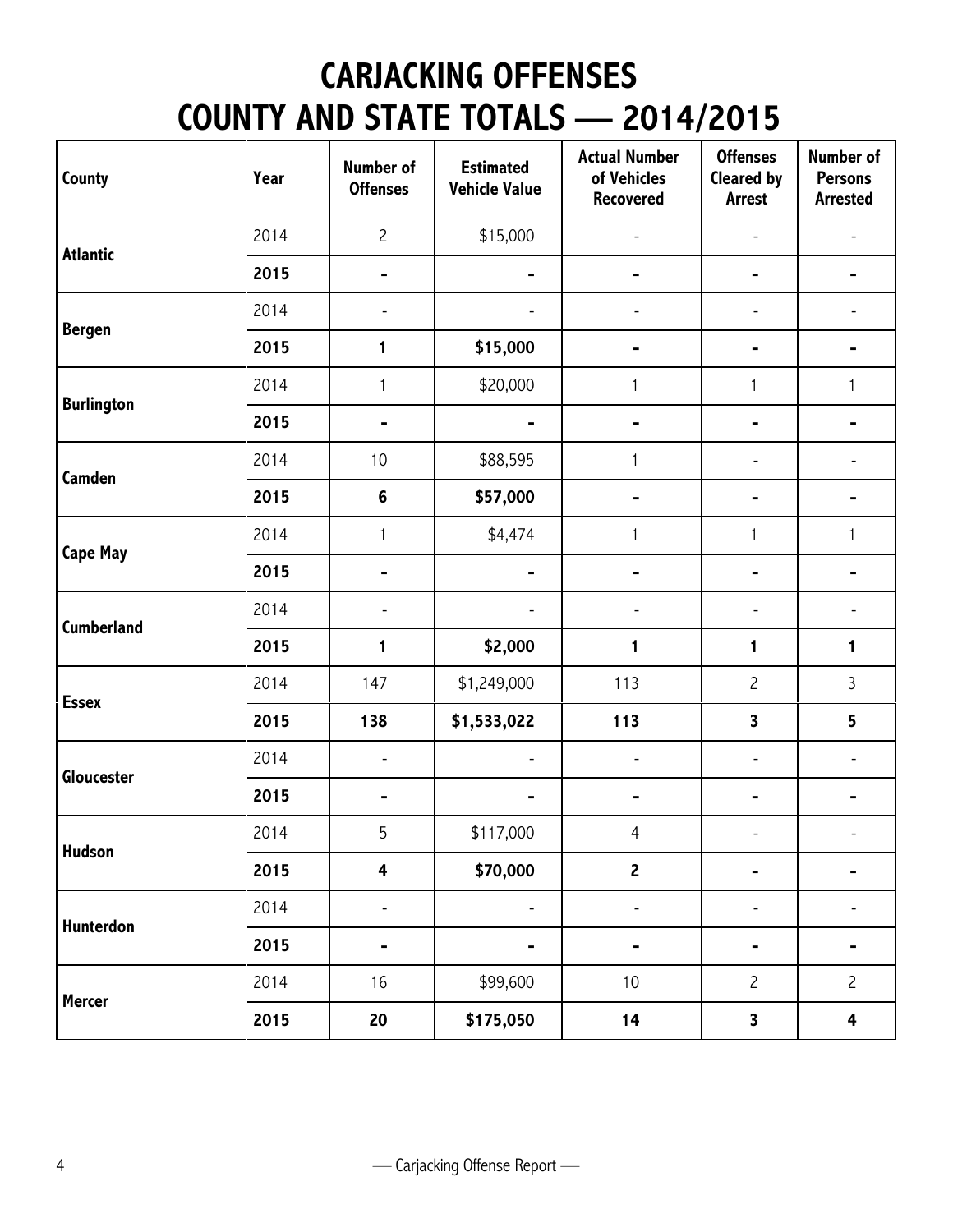## **CARJACKING OFFENSES COUNTY AND STATE TOTALS — 2014/2015**

| County           | Year | <b>Number of</b><br><b>Offenses</b> | <b>Estimated</b><br><b>Vehicle Value</b> | <b>Actual Number</b><br>of Vehicles<br><b>Recovered</b> | <b>Offenses</b><br><b>Cleared by</b><br><b>Arrest</b> | <b>Number of</b><br><b>Persons</b><br><b>Arrested</b> |
|------------------|------|-------------------------------------|------------------------------------------|---------------------------------------------------------|-------------------------------------------------------|-------------------------------------------------------|
| <b>Middlesex</b> | 2014 | $\overline{3}$                      | \$9,000                                  | $\overline{c}$                                          |                                                       |                                                       |
|                  | 2015 | $\overline{2}$                      | \$3,500                                  | $\mathbf{1}$                                            |                                                       |                                                       |
| Monmouth         | 2014 | $\mathbf{1}$                        | \$18,000                                 | $\mathbf{1}$                                            |                                                       |                                                       |
|                  | 2015 | 1                                   | \$1,000                                  | 1                                                       | 1                                                     | 1                                                     |
|                  | 2014 | ÷,                                  | $\overline{\phantom{a}}$                 |                                                         |                                                       |                                                       |
| <b>Morris</b>    | 2015 |                                     | -                                        |                                                         |                                                       |                                                       |
| <b>Ocean</b>     | 2014 |                                     |                                          |                                                         |                                                       |                                                       |
|                  | 2015 | 1                                   | \$20,000                                 |                                                         |                                                       |                                                       |
| Passaic          | 2014 | $\overline{3}$                      | \$49,000                                 | 1                                                       |                                                       |                                                       |
|                  | 2015 |                                     | -                                        |                                                         |                                                       |                                                       |
|                  | 2014 |                                     | $\overline{a}$                           |                                                         |                                                       |                                                       |
| <b>Salem</b>     | 2015 |                                     | -                                        |                                                         |                                                       |                                                       |
| <b>Somerset</b>  | 2014 |                                     | $\overline{a}$                           |                                                         |                                                       |                                                       |
|                  | 2015 |                                     | -                                        |                                                         |                                                       |                                                       |
| <b>Sussex</b>    | 2014 | L                                   | ÷,                                       |                                                         |                                                       |                                                       |
|                  | 2015 |                                     |                                          |                                                         |                                                       |                                                       |
| <b>Union</b>     | 2014 | 10                                  | \$221,926                                | 1                                                       |                                                       |                                                       |
|                  | 2015 | 12                                  | \$326,439                                | $\mathbf{1}$                                            |                                                       |                                                       |
| Warren           | 2014 | ÷,                                  | ÷,                                       |                                                         |                                                       |                                                       |
|                  | 2015 |                                     | -                                        |                                                         |                                                       |                                                       |
|                  | 2014 | 199                                 | \$1,891,595                              | 135                                                     | $\,$ 6 $\,$                                           | $\overline{7}$                                        |
| <b>TOTAL</b>     | 2015 | 186                                 | \$2,203,011                              | 133                                                     | $\pmb{8}$                                             | 11                                                    |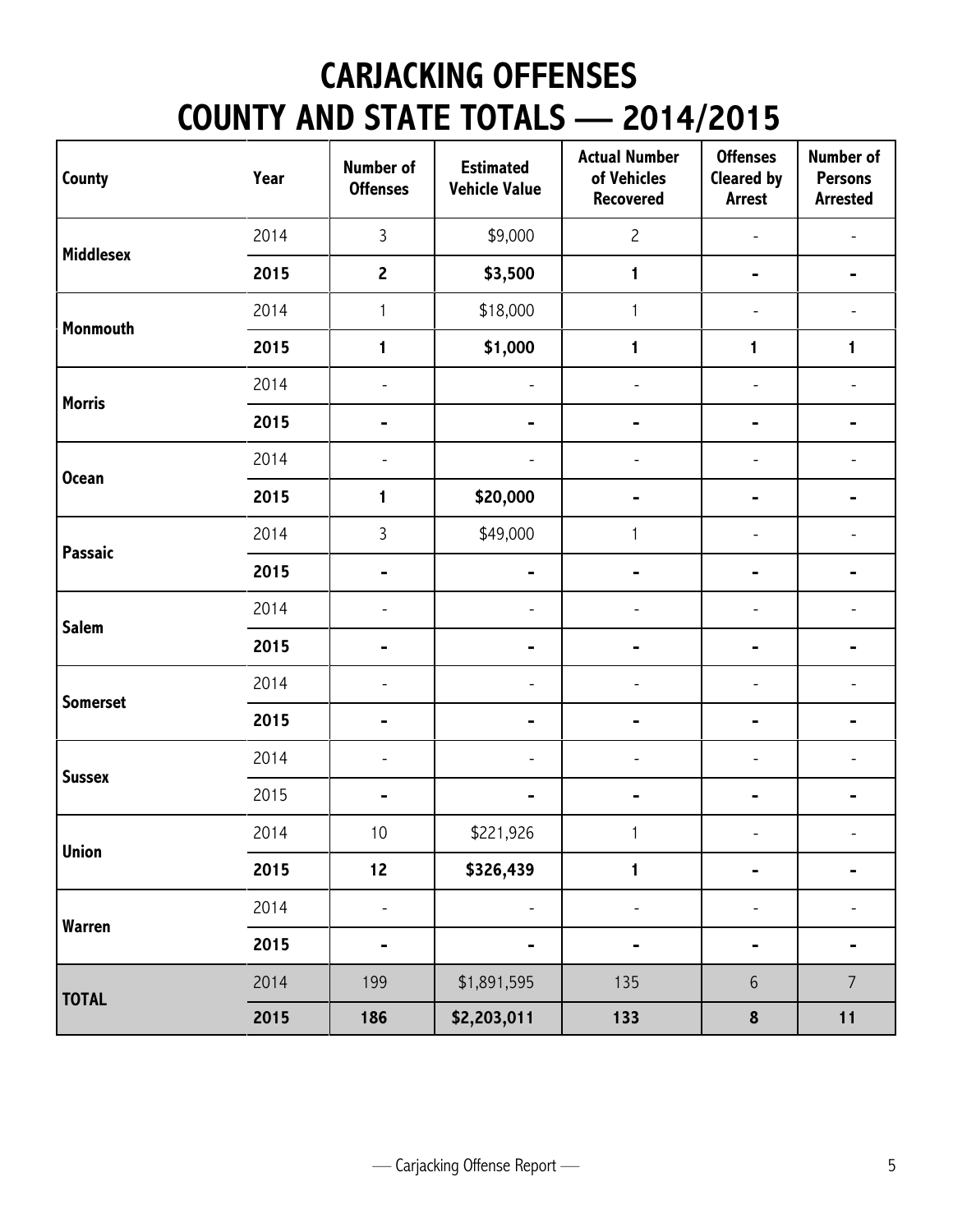#### **CARJACKING VICTIMS BY AGE, SEX AND RACE 2015**

|                                       |                          |                                       | <b>Sex</b>     |                          |                              | Race           |                                                          |                                               |  |
|---------------------------------------|--------------------------|---------------------------------------|----------------|--------------------------|------------------------------|----------------|----------------------------------------------------------|-----------------------------------------------|--|
| Age                                   | <b>Number</b>            | <b>Percent</b><br><b>Distribution</b> | Male           | <b>Female</b>            | White                        | <b>Black</b>   | <b>American</b><br>Indian or<br>Alaskan<br><b>Native</b> | Asian or<br><b>Pacific</b><br><b>Islander</b> |  |
| $0-9$                                 | $\mathbf{1}$             | $\ast$                                | $\mathbf{1}$   | $\blacksquare$           | $\blacksquare$               | $\mathbf{1}$   | $\overline{\phantom{a}}$                                 | $\overline{\phantom{a}}$                      |  |
| $10 - 14$                             | $\mathbf{1}$             | $\ast$                                | $\mathbf{1}$   | $\overline{\phantom{0}}$ | $\qquad \qquad \blacksquare$ | $\mathbf{1}$   | $\blacksquare$                                           |                                               |  |
| $15 - 19$                             | 6                        | 3                                     | 6              | $\frac{1}{2}$            | $\mathbf{1}$                 | 5              | $\overline{\phantom{a}}$                                 | $\overline{a}$                                |  |
| $20 - 24$                             | 26                       | 13                                    | 21             | 5                        | 10                           | 16             | $\overline{\phantom{a}}$                                 |                                               |  |
| 25-29                                 | 26                       | 13                                    | 14             | 12                       | 8                            | 18             | $\Box$                                                   | $\overline{\phantom{a}}$                      |  |
| $30 - 34$                             | 49                       | 25                                    | 34             | 15                       | 11                           | 37             | $\blacksquare$                                           | $\mathbf{1}$                                  |  |
| 35-39                                 | 21                       | 11                                    | 14             | $\overline{7}$           | 10                           | 11             | $\overline{\phantom{a}}$                                 | $\overline{\phantom{0}}$                      |  |
| $40 - 44$                             | 21                       | 11                                    | 13             | $\,8\,$                  | 9                            | 12             | $\overline{\phantom{a}}$                                 | $\overline{\phantom{a}}$                      |  |
| 45-49                                 | 15                       | $\,8\,$                               | 14             | $\mathbf{1}$             | $\overline{7}$               | 8              | $\overline{\phantom{a}}$                                 |                                               |  |
| $50 - 54$                             | 10                       | 5                                     | 9              | $\mathbf{1}$             | $\overline{4}$               | $6\,$          | $\blacksquare$                                           | $\overline{\phantom{0}}$                      |  |
| 55-59                                 | 9                        | 5                                     | 5              | $\overline{4}$           | 5                            | $\overline{4}$ | $\overline{\phantom{a}}$                                 | $\overline{a}$                                |  |
| 60-64                                 | $\overline{c}$           | $\mathbf{1}$                          | $\overline{c}$ | $\blacksquare$           | $\mathbf{1}$                 | $\frac{1}{2}$  | $\blacksquare$                                           | $\mathbf{1}$                                  |  |
| 65-69                                 | $\overline{7}$           | $\overline{4}$                        | $\overline{4}$ | 3                        | 3                            | $\overline{4}$ | $\overline{\phantom{a}}$                                 | $\overline{\phantom{0}}$                      |  |
| $70 - 74$                             | $\mathbf{3}$             | $\overline{c}$                        | 3              | $\overline{\phantom{a}}$ | $\mathbf{1}$                 | $\overline{c}$ | $\overline{\phantom{a}}$                                 |                                               |  |
| 75 and over                           | $\overline{\phantom{a}}$ | $\blacksquare$                        | $\blacksquare$ | $\blacksquare$           | $\blacksquare$               | $\blacksquare$ | $\blacksquare$                                           | $\overline{\phantom{a}}$                      |  |
| <b>TOTAL FOR</b><br><b>NEW JERSEY</b> | 197                      | -                                     | 141            | 56                       | 70                           | 125            | $\bf{0}$                                                 | $\overline{2}$                                |  |
| <b>PERCENT</b><br><b>DISTRIBUTION</b> | $\blacksquare$           |                                       | 72             | 28                       | 36                           | 63             | $\mathbf 0$                                              | $\mathbf{1}$                                  |  |

Percent distribution may not add to 100 due to rounding.

\*Percent distribution less than one-half of one percent.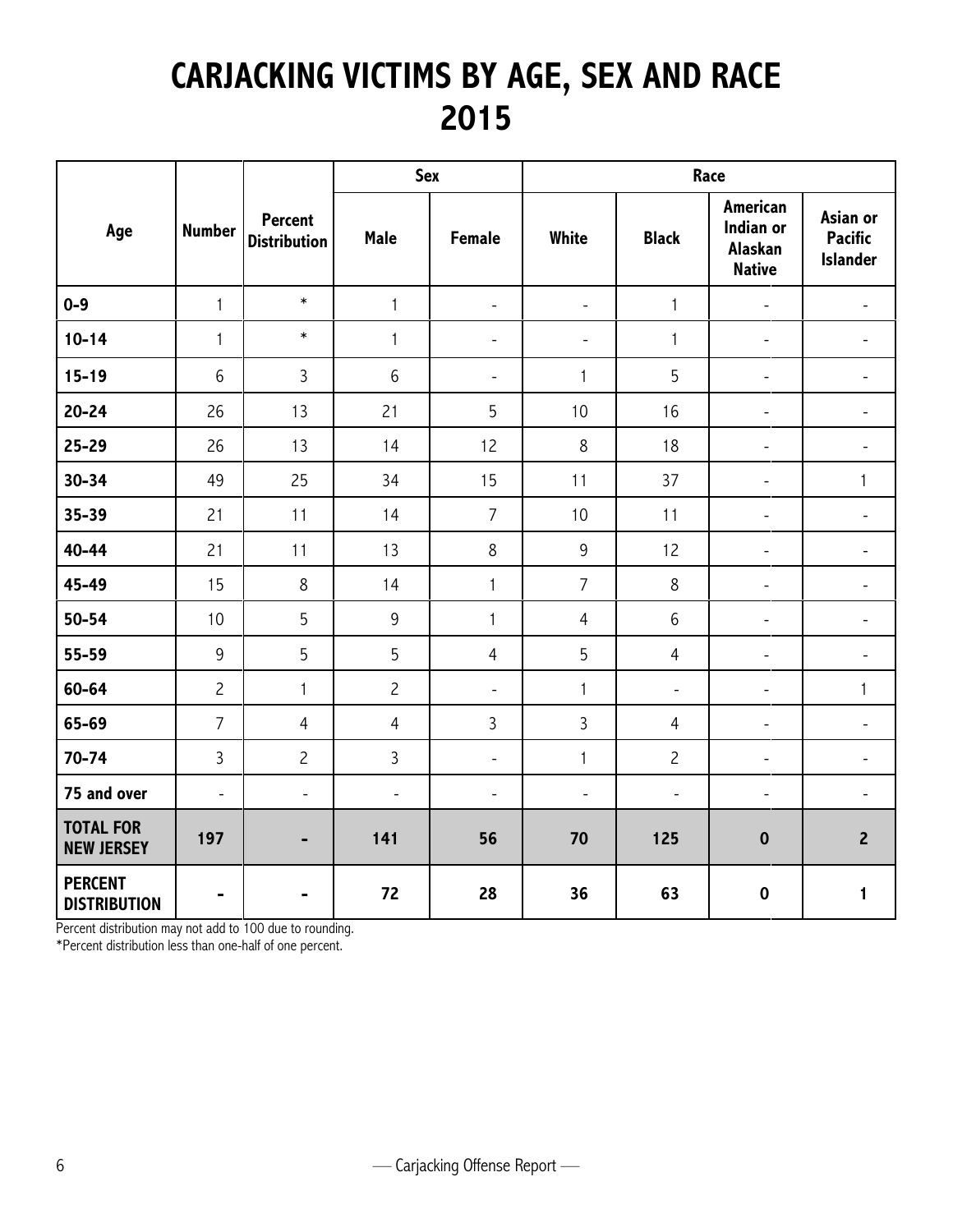### **CARJACKING OFFENDERS BY AGE, SEX AND RACE 2015**

|                                       |                          |                                       |                              | Sex                      | Race                     |                          |                                                          |                                               |  |
|---------------------------------------|--------------------------|---------------------------------------|------------------------------|--------------------------|--------------------------|--------------------------|----------------------------------------------------------|-----------------------------------------------|--|
| Age                                   | <b>Number</b>            | <b>Percent</b><br><b>Distribution</b> | <b>Male</b>                  | <b>Female</b>            | White                    | <b>Black</b>             | <b>American</b><br>Indian or<br>Alaskan<br><b>Native</b> | Asian or<br><b>Pacific</b><br><b>Islander</b> |  |
| $0-9$                                 | $\overline{\phantom{a}}$ | $\overline{\phantom{a}}$              | $\overline{\phantom{a}}$     | $\overline{\phantom{a}}$ | $\overline{\phantom{a}}$ | $\overline{\phantom{a}}$ | $\overline{\phantom{a}}$                                 | -                                             |  |
| $10 - 14$                             | 1                        | 1                                     | $\mathbf{1}$                 | $\overline{a}$           | $\overline{a}$           | 1                        | $\blacksquare$                                           |                                               |  |
| $15 - 19$                             | 6                        | 6                                     | 6                            | $\overline{\phantom{0}}$ | $\overline{\phantom{a}}$ | 6                        | $\overline{a}$                                           |                                               |  |
| $20 - 24$                             | 45                       | 46                                    | 42                           | $\overline{3}$           | 1                        | 44                       | $\overline{\phantom{a}}$                                 |                                               |  |
| 25-29                                 | 21                       | 21                                    | 19                           | $\overline{c}$           | $\overline{c}$           | 19                       | $\overline{\phantom{a}}$                                 |                                               |  |
| $30 - 34$                             | 15                       | 15                                    | 14                           | 1                        | 1                        | 14                       | $\overline{\phantom{a}}$                                 |                                               |  |
| 35-39                                 | $\overline{4}$           | $\overline{4}$                        | $\overline{4}$               | $\overline{\phantom{a}}$ | $\overline{\phantom{a}}$ | $\overline{4}$           | $\overline{\phantom{a}}$                                 | -                                             |  |
| 40-44                                 | 3                        | 3                                     | 3                            | $\overline{\phantom{a}}$ | 1                        | $\overline{c}$           | $\overline{\phantom{a}}$                                 | -                                             |  |
| 45-49                                 | $\mathbf{1}$             | $\mathbf{1}$                          | $\mathbf{1}$                 | $\overline{\phantom{a}}$ | $\mathbf{1}$             | $\blacksquare$           | $\overline{\phantom{a}}$                                 | $\overline{\phantom{a}}$                      |  |
| $50 - 54$                             | $\overline{c}$           | $\overline{c}$                        | $\overline{c}$               | $\overline{\phantom{a}}$ | $\overline{\phantom{a}}$ | $\overline{c}$           | $\overline{\phantom{a}}$                                 | $\overline{\phantom{0}}$                      |  |
| 55-99                                 | $\overline{\phantom{a}}$ | $\overline{\phantom{0}}$              | $\qquad \qquad \blacksquare$ | $\overline{\phantom{a}}$ | $\overline{\phantom{a}}$ | $\blacksquare$           | $\overline{\phantom{a}}$                                 | $\overline{\phantom{0}}$                      |  |
| <b>Unknown</b>                        | $\ddagger$               | $\ddagger$                            | $\ddagger$                   | $\ddagger$               | $\ddagger$               | $\ddagger$               | $\ddagger$                                               | $\ddagger$                                    |  |
| <b>TOTAL FOR</b><br><b>NEW JERSEY</b> | 98                       |                                       | 92                           | $6\phantom{1}6$          | $6\phantom{1}6$          | 92                       | $\boldsymbol{0}$                                         | $\bf{0}$                                      |  |
| <b>PERCENT</b><br><b>DISTRIBUTION</b> |                          |                                       | 94                           | $6\phantom{1}$           | $6\phantom{1}6$          | 94                       | $\boldsymbol{0}$                                         | $\mathbf 0$                                   |  |

-Information noted above is based on victim's account of incident and investigation.

Suspect and arrested offenders are combined.

Percent distribution may not add to 100 due to rounding.

‡ Information supplied on unknown suspects was inconsistent; therefore, accurate data breakdowns are not available.

\* Percent distribution less than one-half of one percent.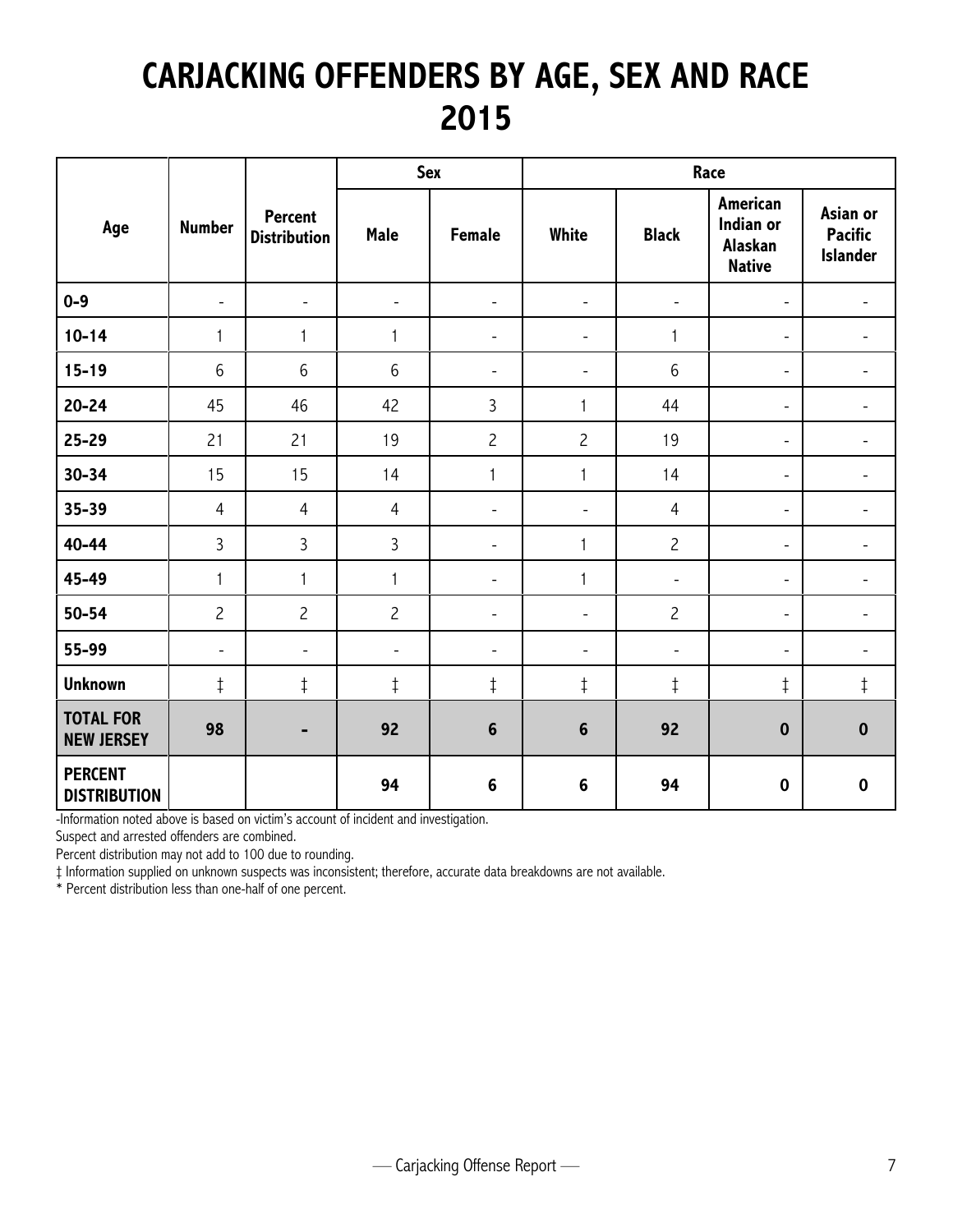# **CARJACKING BY DAY OF WEEK 2014/2015**

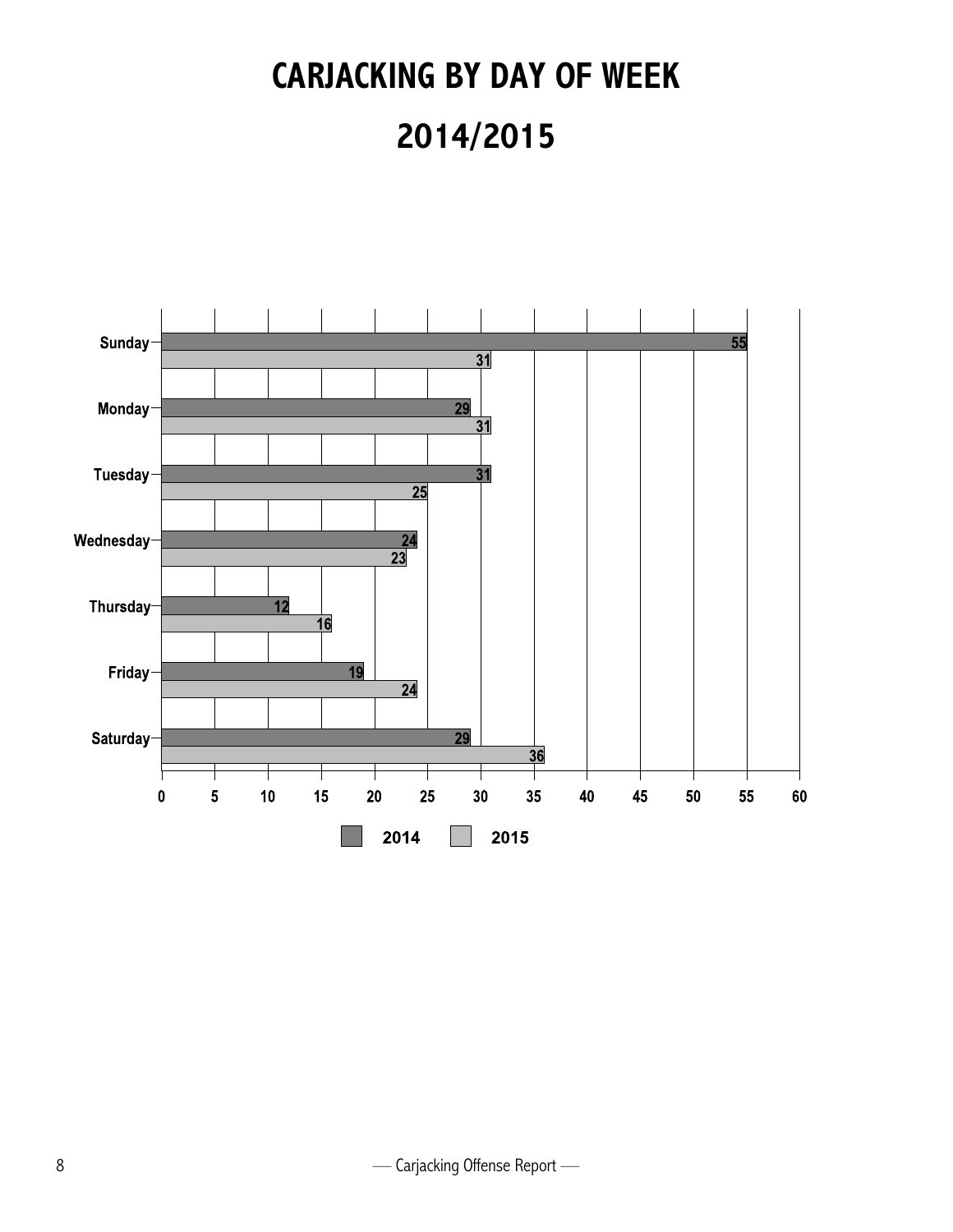#### **CARJACKING BY MONTH 2014/2015**

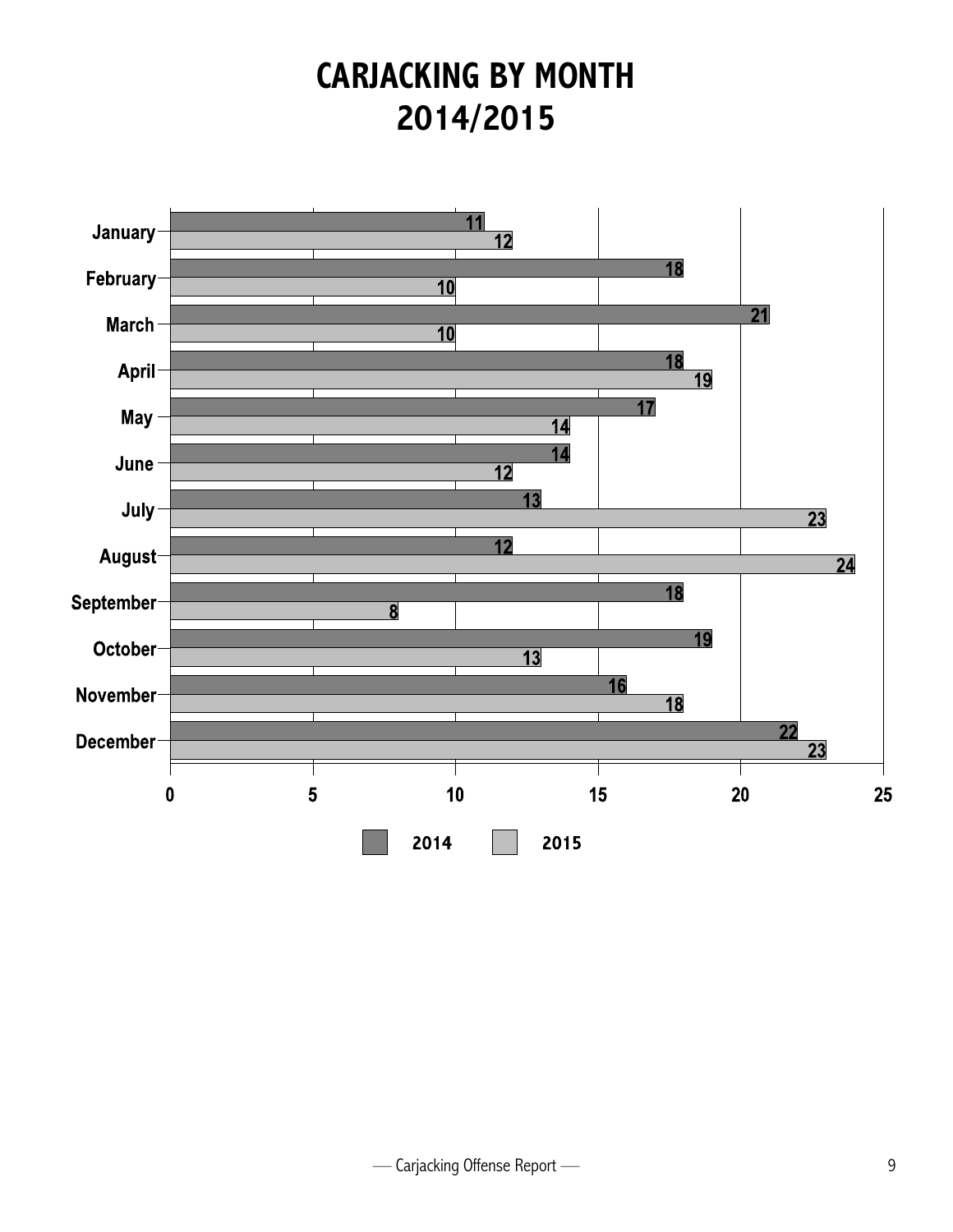### **CARJACKING OFFENSES BY TIME AND LOCATION 2015**

|                         |                |                            | <b>LOCATIONS</b>         |                          |                                 |                                      |                          |                          |  |  |
|-------------------------|----------------|----------------------------|--------------------------|--------------------------|---------------------------------|--------------------------------------|--------------------------|--------------------------|--|--|
| <b>Time</b>             | <b>Total</b>   | <b>Residential</b><br>Area | <b>Highway</b>           | Intersection             | <b>Business</b><br><b>Strip</b> | <b>Shopping</b><br>Center $\diamond$ | <b>Parking</b><br>Lot    | <b>Other</b>             |  |  |
|                         |                |                            |                          |                          |                                 |                                      |                          |                          |  |  |
| Midnight to 2 a.m.      | 19             | 17                         | $\mathbf{1}$             | ۰                        | $\mathbf{1}$                    | $\overline{\phantom{a}}$             | $\overline{\phantom{a}}$ |                          |  |  |
| 2:00 a.m. to 4:00 a.m.  | 21             | 17                         | $\overline{c}$           | 1                        | 1                               | $\overline{\phantom{a}}$             | $\overline{\phantom{a}}$ | -                        |  |  |
| 4:00 a.m. to 6:00 a.m.  | 23             | 22                         | $\overline{\phantom{a}}$ | 1                        | $\overline{\phantom{a}}$        | $\overline{\phantom{a}}$             | $\overline{\phantom{a}}$ |                          |  |  |
| 6:00 a.m. to 8:00 a.m.  | 16             | 15                         | 1                        | ۰                        | $\overline{\phantom{a}}$        | $\overline{\phantom{a}}$             | $\overline{\phantom{a}}$ | ÷,                       |  |  |
| 8:00 a.m. to 10:00 a.m. | $\overline{7}$ | $\overline{4}$             | $\mathbf{1}$             | $\overline{\phantom{a}}$ | 1                               | $\overline{\phantom{a}}$             | $\mathbf{1}$             | $\overline{\phantom{a}}$ |  |  |
| 10:00 a.m. to Noon      | $\overline{7}$ | 5                          | $\overline{\phantom{a}}$ | $\overline{\phantom{0}}$ | $\qquad \qquad -$               | $\overline{\phantom{a}}$             | $\mathbf{1}$             | 1                        |  |  |
| Noon to 2:00 p.m.       | 11             | 11                         | $\overline{\phantom{a}}$ | $\overline{\phantom{a}}$ | $\overline{\phantom{a}}$        | $\overline{\phantom{a}}$             | $\qquad \qquad -$        | ۰                        |  |  |
| 2:00 p.m. to 4:00 p.m.  | 6              | 3                          | $\mathbf{1}$             | $\mathbf{1}$             | 1                               | $\overline{\phantom{a}}$             | $\overline{\phantom{a}}$ | -                        |  |  |
| 4:00 p.m. to 6:00 p.m.  | 13             | 9                          | $\overline{\phantom{a}}$ | $\overline{c}$           | $\overline{\phantom{a}}$        | $\blacksquare$                       | 1                        | $\mathbf{1}$             |  |  |
| 6:00 p.m. to 8:00 p.m.  | 20             | 14                         | $\overline{\phantom{0}}$ | 5                        | $\overline{a}$                  | $\overline{\phantom{a}}$             | $\overline{\phantom{a}}$ | 1                        |  |  |
| 8:00 p.m. to 10:00 p.m. | 9              | 8                          | $\overline{\phantom{a}}$ | $\overline{\phantom{a}}$ | $\mathbf{1}$                    | $\overline{\phantom{a}}$             | $\overline{\phantom{a}}$ | $\overline{\phantom{a}}$ |  |  |
| 10:00 p.m. to Midnight  | 34             | 27                         | 1                        | 3                        | $\overline{\phantom{a}}$        | $\overline{\phantom{a}}$             | 1                        | $\overline{c}$           |  |  |
| <b>TOTAL</b>            | 186            | 152                        | $\overline{7}$           | 13                       | 5                               | $\boldsymbol{0}$                     | $\overline{4}$           | 5                        |  |  |

OIncludes major malls.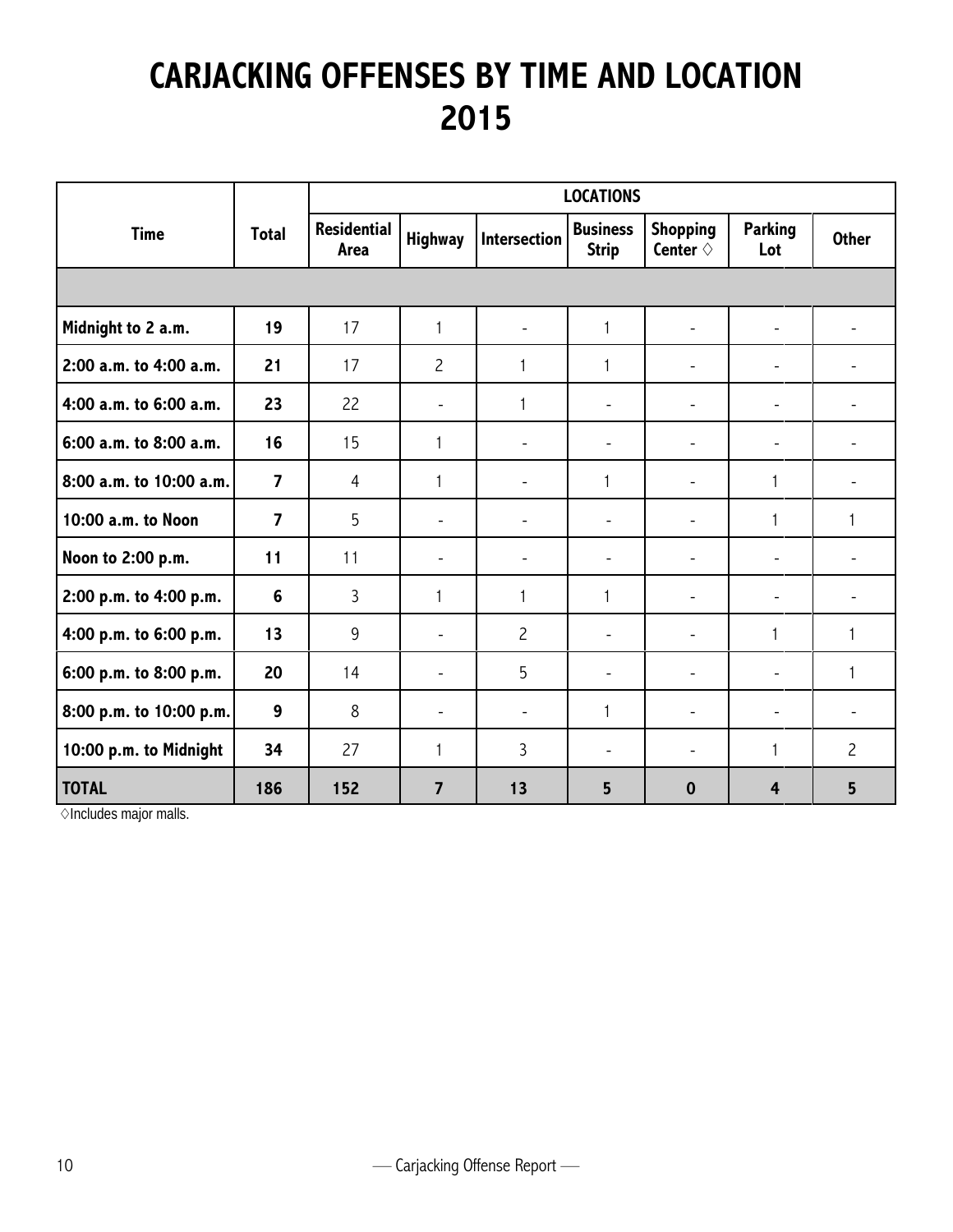### **COMPARATIVE ANALYSIS OF COUNTY & STATE PERCENTAGES 2014/2015**

|                    |                                     | 2014                             | 2015                                |                                  |
|--------------------|-------------------------------------|----------------------------------|-------------------------------------|----------------------------------|
| County             | <b>Number of</b><br><b>Offenses</b> | Percent of<br><b>State Total</b> | <b>Number of</b><br><b>Offenses</b> | Percent of<br><b>State Total</b> |
| <b>Atlantic</b>    | $\overline{c}$                      | 1                                |                                     | $\mathbf 0$                      |
| <b>Bergen</b>      | $\overline{\phantom{m}}$            | $\mathbf 0$                      | 1                                   | $\ast$                           |
| <b>Burlington</b>  | 1                                   | $\ast$                           | -                                   | $\mathbf 0$                      |
| Camden             | 10                                  | 5                                | $6\,$                               | 3                                |
| <b>Cape May</b>    | 1                                   | $\ast$                           | $\overline{a}$                      | $\mathbf 0$                      |
| <b>Cumberland</b>  | ٠                                   | $\mathbf 0$                      | 1                                   | $\ast$                           |
| <b>Essex</b>       | 147                                 | 74                               | 138                                 | 74                               |
| Gloucester         | ٠                                   | $\mathbf 0$                      | -                                   | $\mathsf{O}\xspace$              |
| <b>Hudson</b>      | 5                                   | 3                                | $\overline{4}$                      | $\overline{c}$                   |
| Hunterdon          | L,                                  | $\mathsf{O}\xspace$              | ÷,                                  | $\mathsf{O}\xspace$              |
| <b>Mercer</b>      | 16                                  | 8                                | 20                                  | 11                               |
| <b>Middlesex</b>   | $\overline{3}$                      | $\overline{c}$                   | $\overline{c}$                      | $\mathbf{1}$                     |
| Monmouth           | 1                                   | $\mathbf{1}$                     | $\mathbf 1$                         | $\ast$                           |
| <b>Morris</b>      | ÷,                                  | $\mathsf{O}\xspace$              |                                     | $\mathsf{O}\xspace$              |
| <b>Ocean</b>       | -                                   | $\mathsf{O}\xspace$              | 1                                   | $\ast$                           |
| Passaic            | $\mathfrak{Z}$                      | $\overline{c}$                   |                                     | $\mathsf{O}\xspace$              |
| <b>Salem</b>       | $\overline{\phantom{0}}$            | $\pmb{0}$                        |                                     | $\mbox{O}$                       |
| <b>Somerset</b>    | $\overline{\phantom{0}}$            | $\mathsf{O}\xspace$              | $\qquad \qquad \blacksquare$        | $\mbox{O}$                       |
| <b>Sussex</b>      | -                                   | $\mathsf{O}\xspace$              | -                                   | $\mbox{O}$                       |
| <b>Union</b>       | 10                                  | 5                                | 12                                  | $\boldsymbol{6}$                 |
| <b>Warren</b>      | $\overline{\phantom{0}}$            | $\mathsf{O}\xspace$              | $\qquad \qquad \blacksquare$        | $\mathsf{O}\xspace$              |
| <b>STATE TOTAL</b> | 199                                 | 100                              | 186                                 | 100                              |

\* Less than one-half of one percent.

Percent distribution may not equal 100 due to rounding.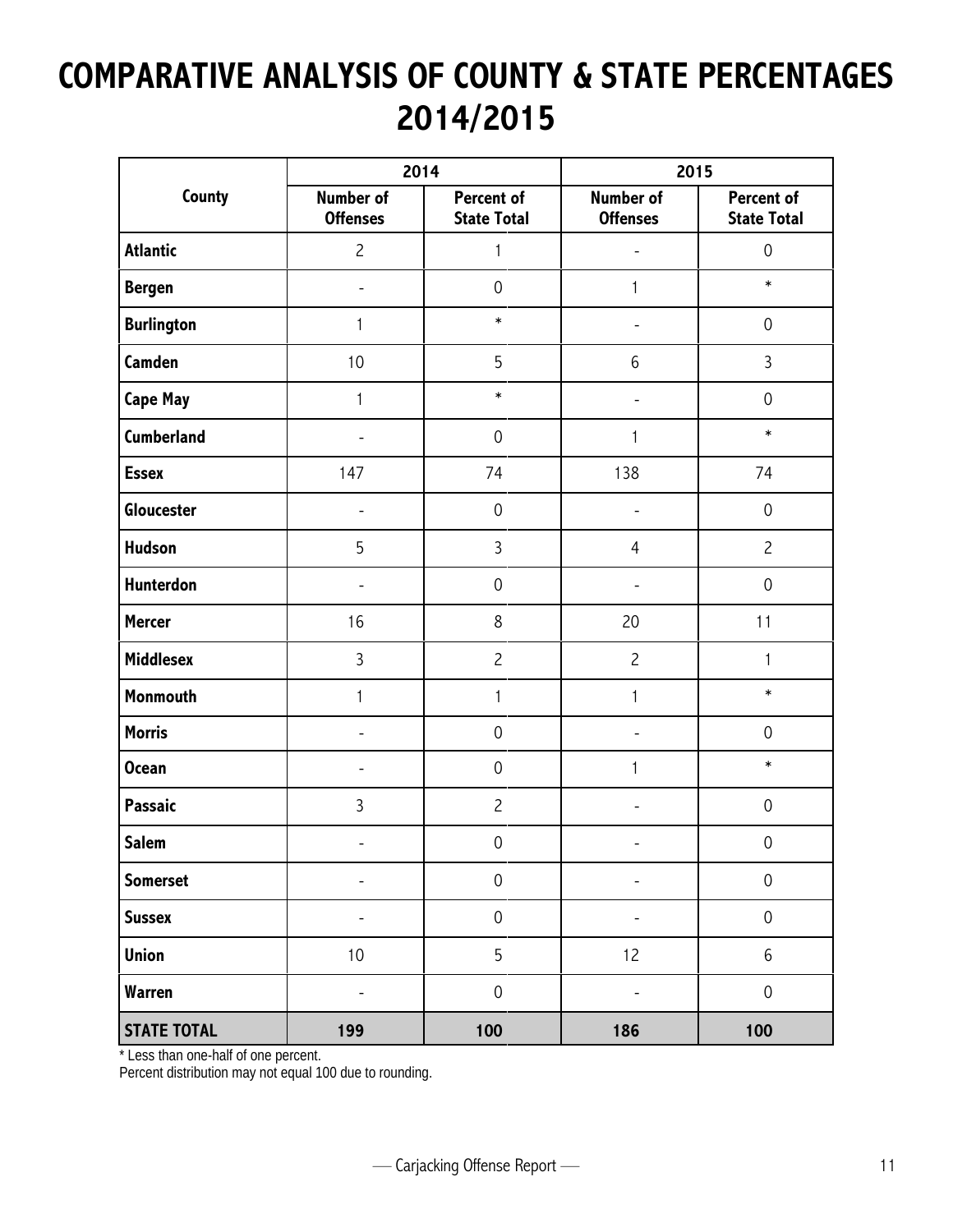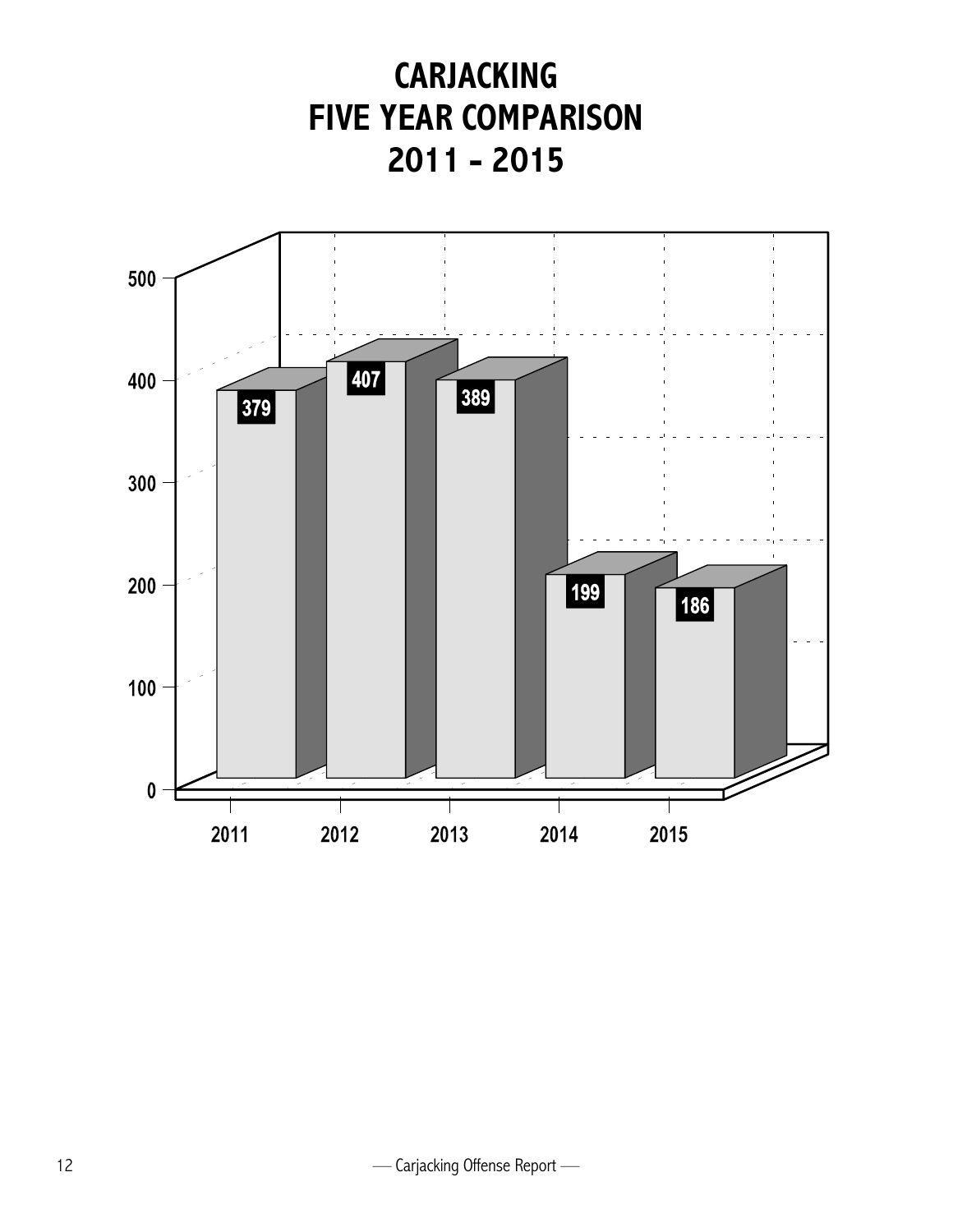### **STATE REGIONS DEFINED**

For the purpose of coordinating and gathering carjacking information, the state has been divided into four regions. A visual breakdown of the regions is depicted below. In addition, each county's total carjackings for the year are presented.

![](_page_16_Figure_2.jpeg)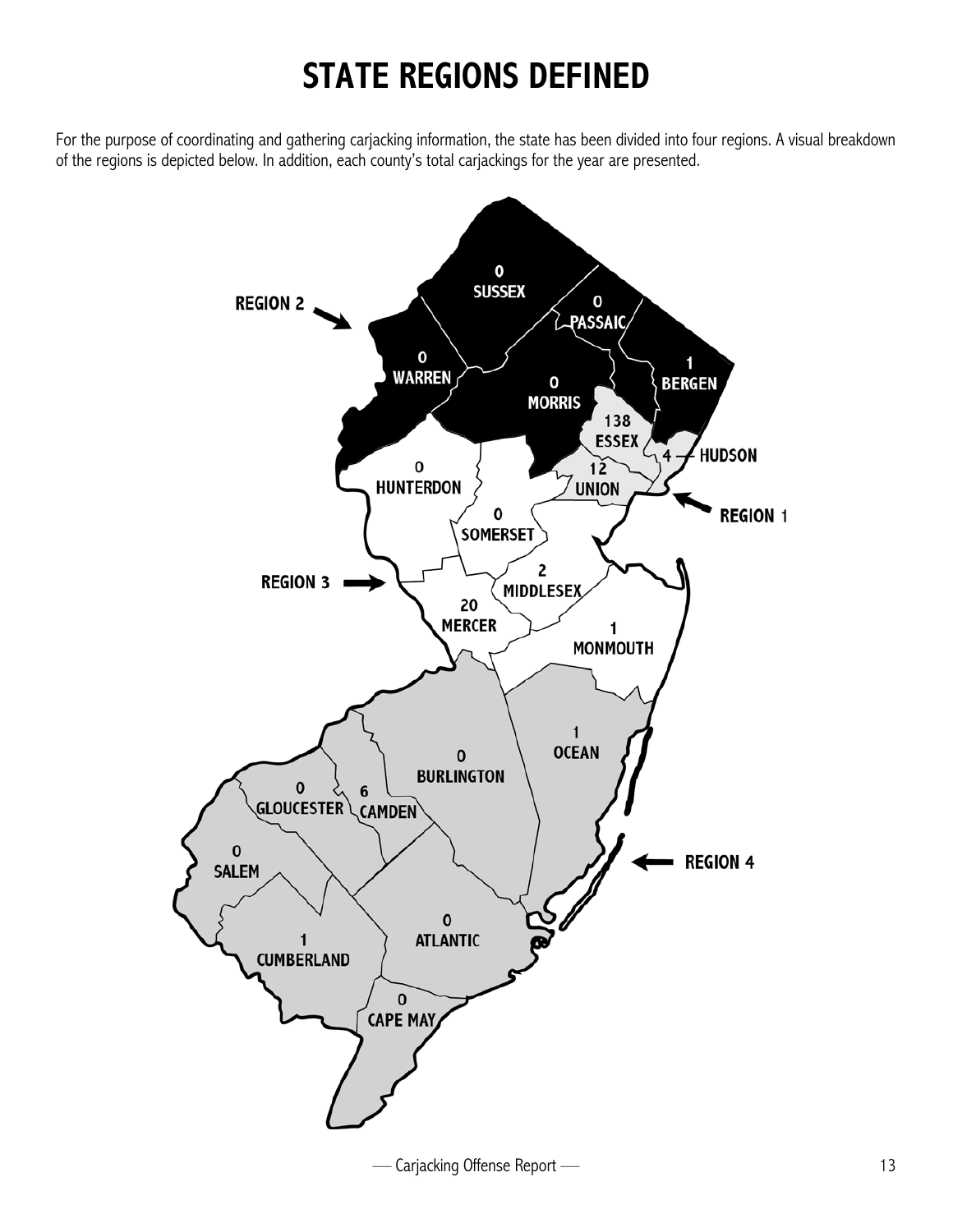### **CARJACKING OFFENSES PERCENT OF STATE TOTAL BY REGION AND LOCATION 2015**

|                                         | <b>Total</b>            | <b>Residential</b><br><b>Area</b> | <b>Highway</b>           | Intersection             | <b>Business</b><br><b>Strip</b> | <b>Shopping</b><br>Center $\diamond$ | <b>Parking Lot</b>       | <b>Other</b>   |
|-----------------------------------------|-------------------------|-----------------------------------|--------------------------|--------------------------|---------------------------------|--------------------------------------|--------------------------|----------------|
|                                         |                         |                                   |                          |                          |                                 |                                      |                          |                |
| <b>State of</b><br><b>New Jersey</b>    | 186                     | 152                               | $\overline{\mathbf{z}}$  | 13                       | 5                               | $\pmb{0}$                            | $\overline{\mathbf{4}}$  | 5              |
|                                         |                         |                                   |                          |                          |                                 |                                      |                          |                |
| <b>Region I</b>                         | 154                     | 136                               | 3                        | $6\,$                    | $\overline{4}$                  | $\overline{\phantom{a}}$             | $\overline{3}$           | $\overline{c}$ |
| Percent of<br><b>State Total</b>        | 83                      | 89                                | 43                       | 46                       | 80                              | $\mathsf{O}\xspace$                  | 75                       | 40             |
|                                         |                         |                                   |                          |                          |                                 |                                      |                          |                |
| <b>Region II</b>                        | $\blacksquare$          | $\blacksquare$                    | $\mathbf{1}$             | $\overline{\phantom{a}}$ | $\overline{\phantom{a}}$        | $\overline{\phantom{a}}$             | $\overline{\phantom{a}}$ | ٠              |
| Percent of<br><b>State Total</b>        | 1                       | $\mathsf{O}\xspace$               | 14                       | $\mathbf 0$              | $\mathbf 0$                     | $\mathsf{O}\xspace$                  | $\mathbf 0$              | $\mathbf 0$    |
|                                         |                         |                                   |                          |                          |                                 |                                      |                          |                |
| <b>Region III</b>                       | 23                      | 12                                | 3                        | $5\overline{)}$          | $\overline{\phantom{a}}$        | $\overline{\phantom{a}}$             | $\mathbf{1}$             | $\overline{c}$ |
| Percent of<br><b>State Total</b>        | 12                      | $\,8$                             | 43                       | 38                       | $\mathbf 0$                     | $\mathsf{O}\xspace$                  | 25                       | 40             |
|                                         |                         |                                   |                          |                          |                                 |                                      |                          |                |
| <b>Region IV</b>                        | 8                       | $\overline{4}$                    | $\overline{\phantom{a}}$ | $\overline{c}$           | $\mathbf{1}$                    | $\blacksquare$                       | $\overline{\phantom{a}}$ | $\mathbf{1}$   |
| <b>Percent of</b><br><b>State Total</b> | $\overline{\mathbf{4}}$ | 3                                 | $\mathbf 0$              | 15                       | 20                              | 0                                    | $\mathsf{O}\xspace$      | 20             |

Percentages may not add to 100 due to rounding.

 $\diamond$  Includes major malls.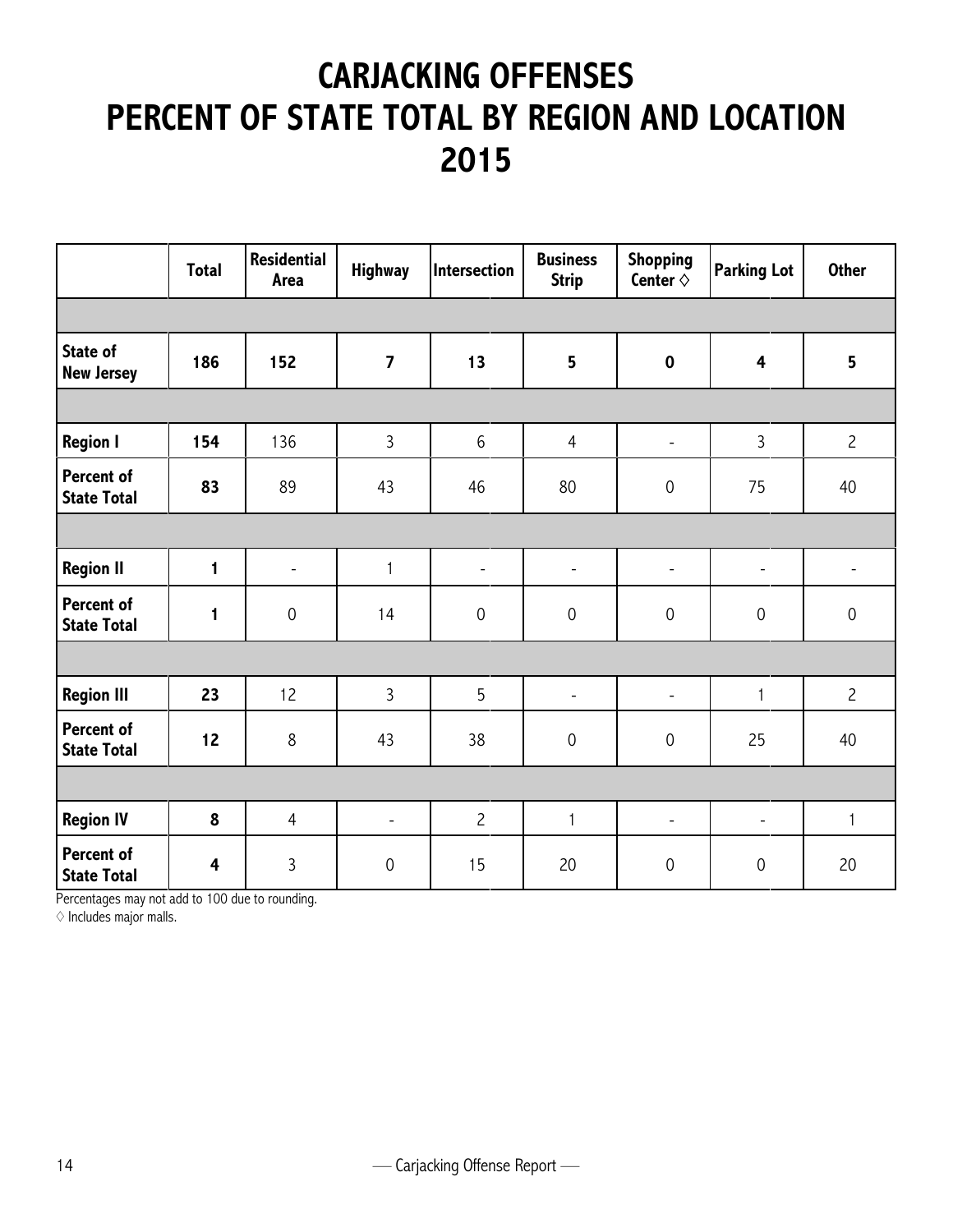### **CARJACKING OFFENSES PERCENT OF STATE TOTAL BY REGION & WEAPON TYPE 2015**

|                                  | <b>Total</b>            | Handgun        | <b>Rifle</b>             | Shotgun                  | Knife                    | <b>Other</b><br><b>Dangerous</b><br>Weapon | Physical<br><b>Force</b>     |
|----------------------------------|-------------------------|----------------|--------------------------|--------------------------|--------------------------|--------------------------------------------|------------------------------|
| State of<br><b>New Jersey</b>    | 186                     | 126            | $\mathbf 0$              | $\mathbf{2}$             | 5                        | $\mathbf{2}$                               | 51                           |
|                                  |                         |                |                          |                          |                          |                                            |                              |
| <b>Region I</b>                  | 154                     | 109            | $\overline{\phantom{a}}$ | $\overline{c}$           | $\overline{4}$           | $\mathbf{1}$                               | 38                           |
| Percent of<br><b>State Total</b> | 83                      | 87             | $\mathsf{O}\xspace$      | 100                      | 80                       | 50                                         | 75                           |
|                                  |                         |                |                          |                          |                          |                                            |                              |
| <b>Region II</b>                 | $\mathbf{1}$            | $\mathbf{1}$   | $\overline{\phantom{a}}$ | $\overline{\phantom{a}}$ | $\overline{\phantom{a}}$ | $\overline{\phantom{a}}$                   | $\qquad \qquad \blacksquare$ |
| Percent of<br><b>State Total</b> | $\mathbf{1}$            | $\mathbf{1}$   | $\boldsymbol{0}$         | $\mathsf{O}\xspace$      | $\mathbf 0$              | $\mathsf{O}\xspace$                        | $\mathbf 0$                  |
|                                  |                         |                |                          |                          |                          |                                            |                              |
| <b>Region III</b>                | 23                      | 12             | $\blacksquare$           | $\overline{\phantom{a}}$ | $\mathbf{1}$             | $\mathbf{1}$                               | $\mathsf 9$                  |
| Percent of<br><b>State Total</b> | 12                      | 10             | $\mathsf{O}\xspace$      | $\mathsf{O}\xspace$      | 20                       | 50                                         | 18                           |
|                                  |                         |                |                          |                          |                          |                                            |                              |
| <b>Region IV</b>                 | 8                       | $\overline{4}$ | $\overline{\phantom{a}}$ | $\overline{\phantom{0}}$ | $\overline{\phantom{a}}$ | $\overline{\phantom{a}}$                   | $\overline{4}$               |
| Percent of<br><b>State Total</b> | $\overline{\mathbf{4}}$ | 3              | $\mathsf{O}\xspace$      | $\mathsf{O}\xspace$      | $\mathbf 0$              | $\mathsf{O}\xspace$                        | $\,8\,$                      |

Percentages may not add up to 100 due to rounding.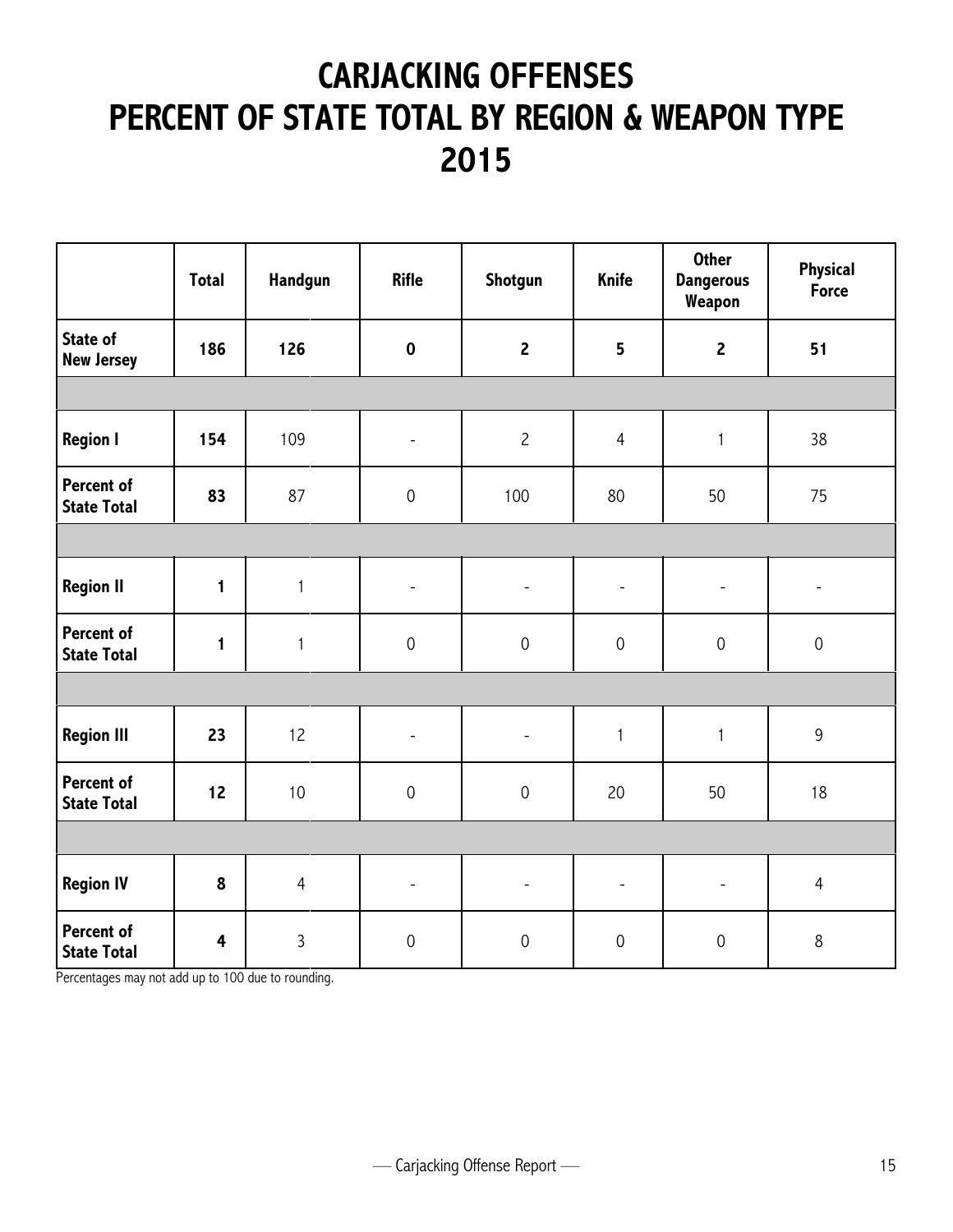### **CARJACKING OFFENSES PERCENT DISTRIBUTION WITHIN REGION BY LOCATION 2015**

|                                       | <b>Total</b> | <b>Residential</b><br><b>Area</b> | <b>Highway</b>      | Intersection             | <b>Business</b><br><b>Strip</b> | <b>Shopping</b><br>Center $\diamond$ | <b>Parking Lot</b>       | <b>Other</b>        |
|---------------------------------------|--------------|-----------------------------------|---------------------|--------------------------|---------------------------------|--------------------------------------|--------------------------|---------------------|
|                                       |              |                                   |                     |                          |                                 |                                      |                          |                     |
| State of<br><b>New Jersey</b>         | 186          | 152                               | $\overline{7}$      | 13                       | 5                               | $\mathsf{O}\xspace$                  | $\overline{4}$           | 5                   |
| <b>Percent</b><br><b>Distribution</b> |              | 82                                | $\overline{4}$      | $\overline{7}$           | $\overline{3}$                  | $\mathsf{O}\xspace$                  | $\overline{c}$           | $\overline{3}$      |
|                                       |              |                                   |                     |                          |                                 |                                      |                          |                     |
| <b>Region I</b>                       | 154          | 136                               | $\overline{3}$      | $\,6\,$                  | $\overline{4}$                  | $\overline{\phantom{a}}$             | $\mathbf{3}$             | $\overline{c}$      |
| <b>Percent</b><br><b>Distribution</b> |              | 88                                | $\overline{c}$      | $\overline{4}$           | $\mathbf{3}$                    | $\mathsf{O}\xspace$                  | $\overline{c}$           | $\mathbf{1}$        |
|                                       |              |                                   |                     |                          |                                 |                                      |                          |                     |
| <b>Region II</b>                      | $\mathbf{1}$ | $\overline{\phantom{a}}$          | $\mathbf{1}$        | $\overline{\phantom{a}}$ | $\overline{\phantom{a}}$        | $\overline{\phantom{a}}$             | $\overline{\phantom{a}}$ | $\qquad \qquad -$   |
| <b>Percent</b><br><b>Distribution</b> |              | $\mathsf{O}\xspace$               | 100                 | $\mathsf{O}\xspace$      | $\mathsf{O}\xspace$             | $\mathsf{O}\xspace$                  | $\boldsymbol{0}$         | $\mathsf{O}\xspace$ |
|                                       |              |                                   |                     |                          |                                 |                                      |                          |                     |
| <b>Region III</b>                     | 23           | 12                                | $\overline{3}$      | 5                        | $\overline{\phantom{a}}$        | $\overline{\phantom{m}}$             | $\mathbf{1}$             | $\overline{c}$      |
| <b>Percent</b><br><b>Distribution</b> |              | 52                                | 13                  | 22                       | $\mathsf{O}\xspace$             | $\mathsf{O}\xspace$                  | $\overline{4}$           | 9                   |
|                                       |              |                                   |                     |                          |                                 |                                      |                          |                     |
| <b>Region IV</b>                      | 8            | $\overline{4}$                    | $\blacksquare$      | $\overline{c}$           | $\mathbf{1}$                    | $\overline{\phantom{a}}$             | $\blacksquare$           | $\mathbf{1}$        |
| <b>Percent</b><br><b>Distribution</b> |              | 50                                | $\mathsf{O}\xspace$ | 25                       | 13                              | $\mathsf{O}\xspace$                  | $\mathbf 0$              | 13                  |

Percent distribution may not add to 100 due to rounding.

 $\diamond$  Includes major malls.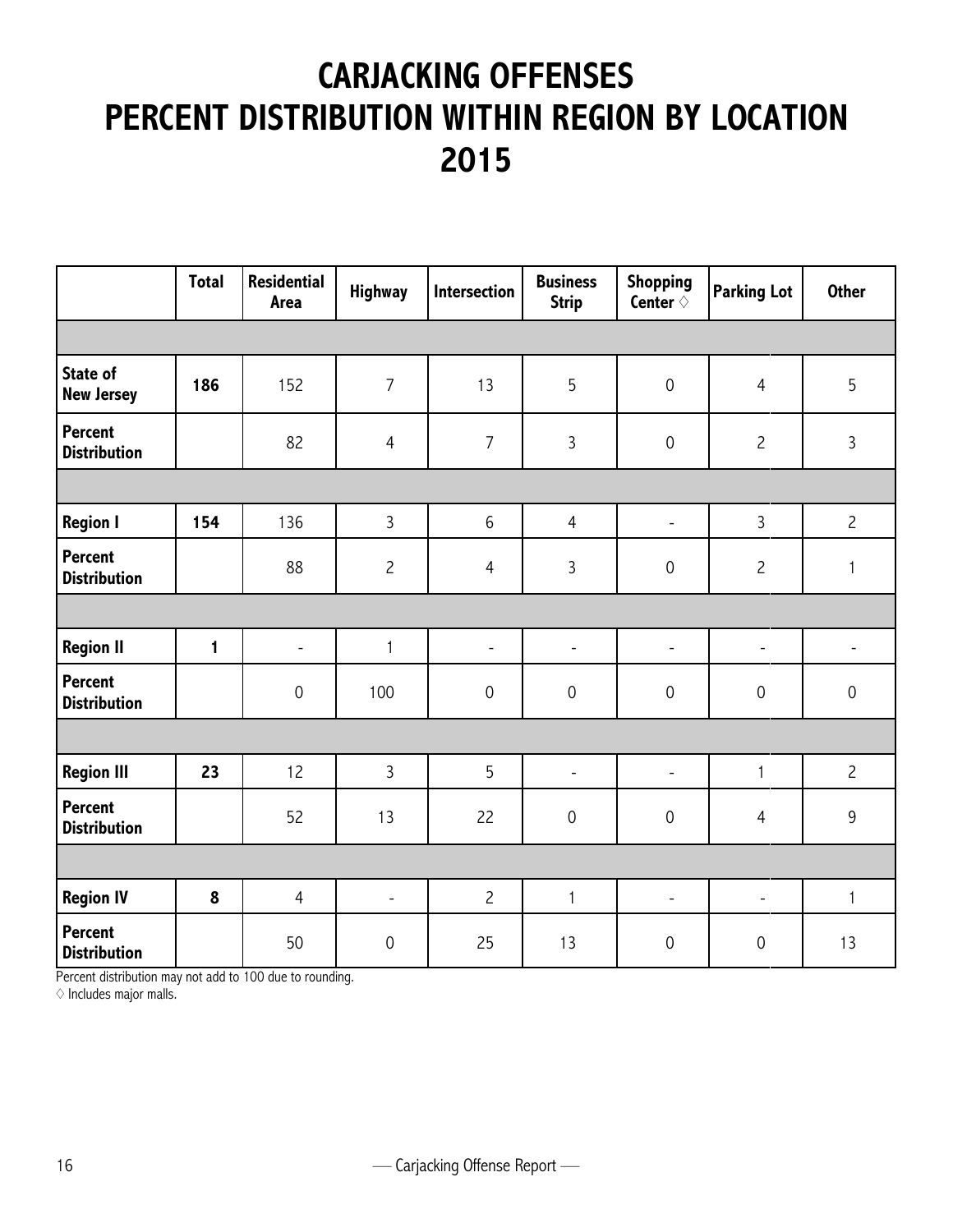### **CARJACKING OFFENSES PERCENT DISTRIBUTION WITHIN REGION BY WEAPON TYPE 2015**

|                                       | <b>Total</b> | Handgun        | <b>Rifle</b>        | Shotgun                  | <b>Knife</b>        | <b>Other</b><br><b>Dangerous</b><br>Weapon | Physical<br><b>Force</b> |
|---------------------------------------|--------------|----------------|---------------------|--------------------------|---------------------|--------------------------------------------|--------------------------|
|                                       |              |                |                     |                          |                     |                                            |                          |
| <b>State of</b><br><b>New Jersey</b>  | 186          | 126            | $\mathbf 0$         | $\overline{2}$           | $5\phantom{a}$      | $\overline{2}$                             | 51                       |
| <b>Percent</b><br><b>Distribution</b> |              | 68             | $\mathsf{O}\xspace$ | $\mathbf{1}$             | $\overline{3}$      | $\mathbf{1}$                               | 27                       |
|                                       |              |                |                     |                          |                     |                                            |                          |
| <b>Region I</b>                       | 154          | 109            | $\frac{1}{2}$       | $\overline{c}$           | $\overline{4}$      | $\mathbf{1}$                               | 38                       |
| <b>Percent</b><br><b>Distribution</b> |              | 71             | $\mathbf 0$         | 1                        | $\overline{3}$      | 1                                          | 25                       |
|                                       |              |                |                     |                          |                     |                                            |                          |
| <b>Region II</b>                      | $\mathbf{1}$ | $\mathbf{1}$   | $\frac{1}{2}$       | $\overline{\phantom{a}}$ | $\blacksquare$      | $\overline{\phantom{a}}$                   | $\overline{\phantom{0}}$ |
| <b>Percent</b><br><b>Distribution</b> |              | 100            | $\mathsf{O}\xspace$ | $\mathbf 0$              | $\mathbf 0$         | $\mathbf 0$                                | $\mathbf 0$              |
|                                       |              |                |                     |                          |                     |                                            |                          |
| <b>Region III</b>                     | 23           | 12             | $\frac{1}{2}$       | $\blacksquare$           | $\mathbf{1}$        | $\mathbf{1}$                               | 9                        |
| Percent<br><b>Distribution</b>        |              | 52             | $\mathbf 0$         | $\mathbf 0$              | $\overline{4}$      | $\overline{4}$                             | 39                       |
|                                       |              |                |                     |                          |                     |                                            |                          |
| <b>Region IV</b>                      | 8            | $\overline{4}$ | $\frac{1}{2}$       | $\blacksquare$           | $\bar{\phantom{a}}$ | $\blacksquare$                             | $\overline{4}$           |
| Percent<br><b>Distribution</b>        |              | 50             | $\mathsf{O}\xspace$ | $\mathbf 0$              | $\mathbf 0$         | $\mathsf{O}\xspace$                        | 50                       |

Percent distribution may not add to 100 due to rounding.

\* Less than one-half of one percent.